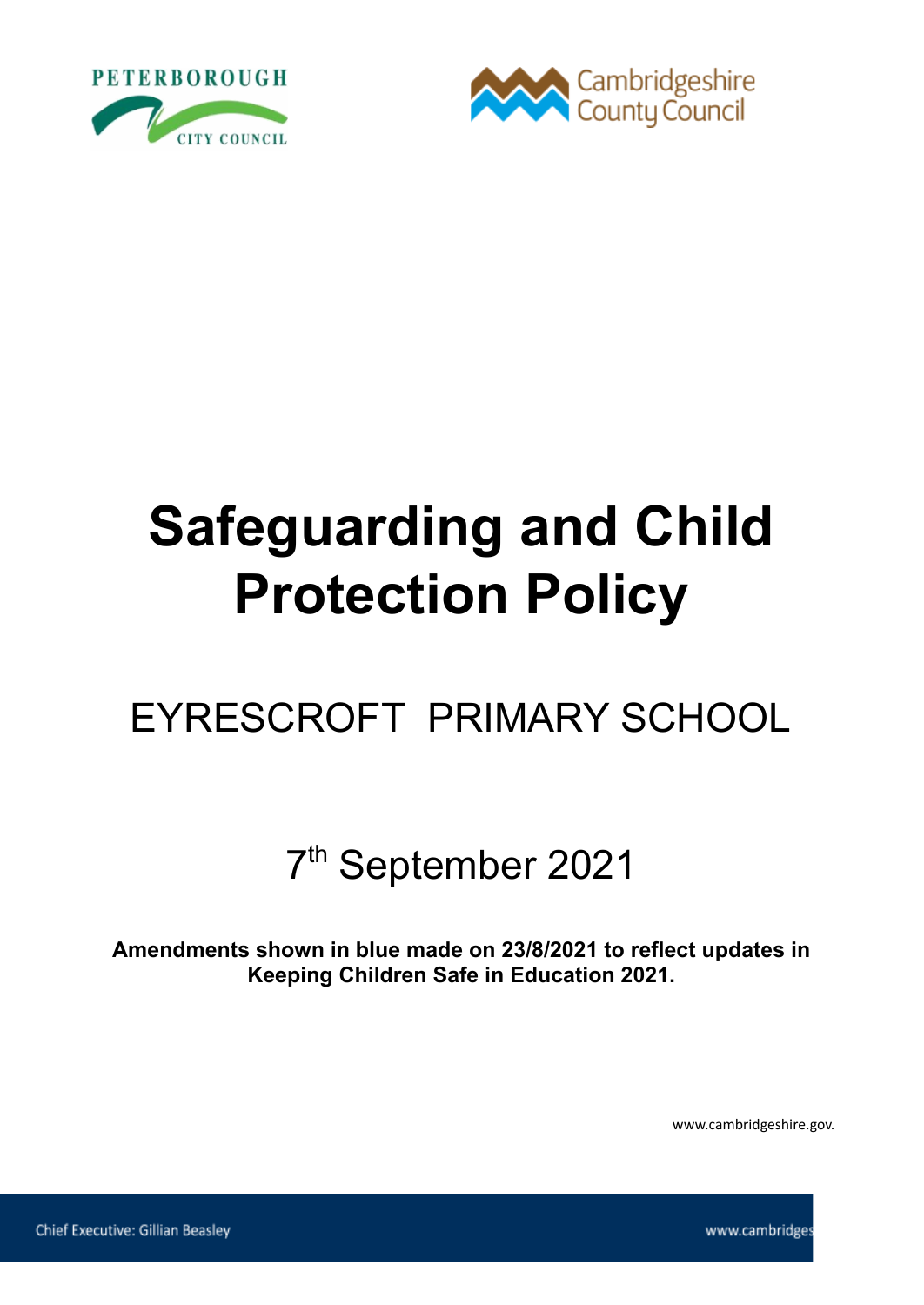#### **INTRODUCTION**

Eyrescroft Primary school fully recognises the responsibility it has under section 175 of the Education Act 2002, to have arrangements in place to safeguard and promote the welfare of children.

This responsibility is more fully explained in the statutory guidance for schools and colleges 'Keeping Children Safe in Education' (September 2021). All staff must be made aware of their duties and responsibilities under Part One of this document, which are set out below.

Staff should read the above document together with 'Annex B' of 'Keeping Children Safe in Education', 2021 and 'What to do if you're worried a child is being abused: Advice for practitioners' (March 2015) if they are working directly with children. For those staff who do not work directly with children or where English is a second language, Annex A can be issued instead but this is a matter for the school/college to decide.

Through their day-to-day contact with pupils and direct work with families all staff in school have a responsibility to:

- Identify concerns early to prevent them from escalating;
- Provide a safe environment in which children can learn;
- Identify children who may benefit from early help;
- Know what to do if a child tells them he/she is being abused or neglected;
- Follow the referral process if they have a concern.

This policy sets out how the Trust discharges its statutory responsibilities relating to safeguarding and promoting the welfare of children who are pupils at the school. Our policy applies to **all** staff, paid and unpaid, working in the school. Teaching assistants, mid-day supervisors, office staff as well as teachers can be the first point of disclosure for a child. Concerned parents/carers may also contact the school.

It is consistent with the Safeguarding Children Partnership Board procedures.

#### **There are four main elements to our policy:**

**PREVENTION** through the teaching and pastoral support offered to pupils and the creation and maintenance of a whole school protective ethos;

**PROCEDURES** for identifying and reporting cases, or suspected cases, of abuse. The definitions of the four categories of abuse are attached (see Appendix A);

**SUPPORTING CHILDREN** particularly those who may have been abused or witnessed violence towards others;

#### **PREVENTING UNSUITABLE PEOPLE WORKING WITH CHILDREN**

Processes are followed to ensure that those who are unsuitable to work with children are not employed.

This policy is available to parents on request and is on the school website.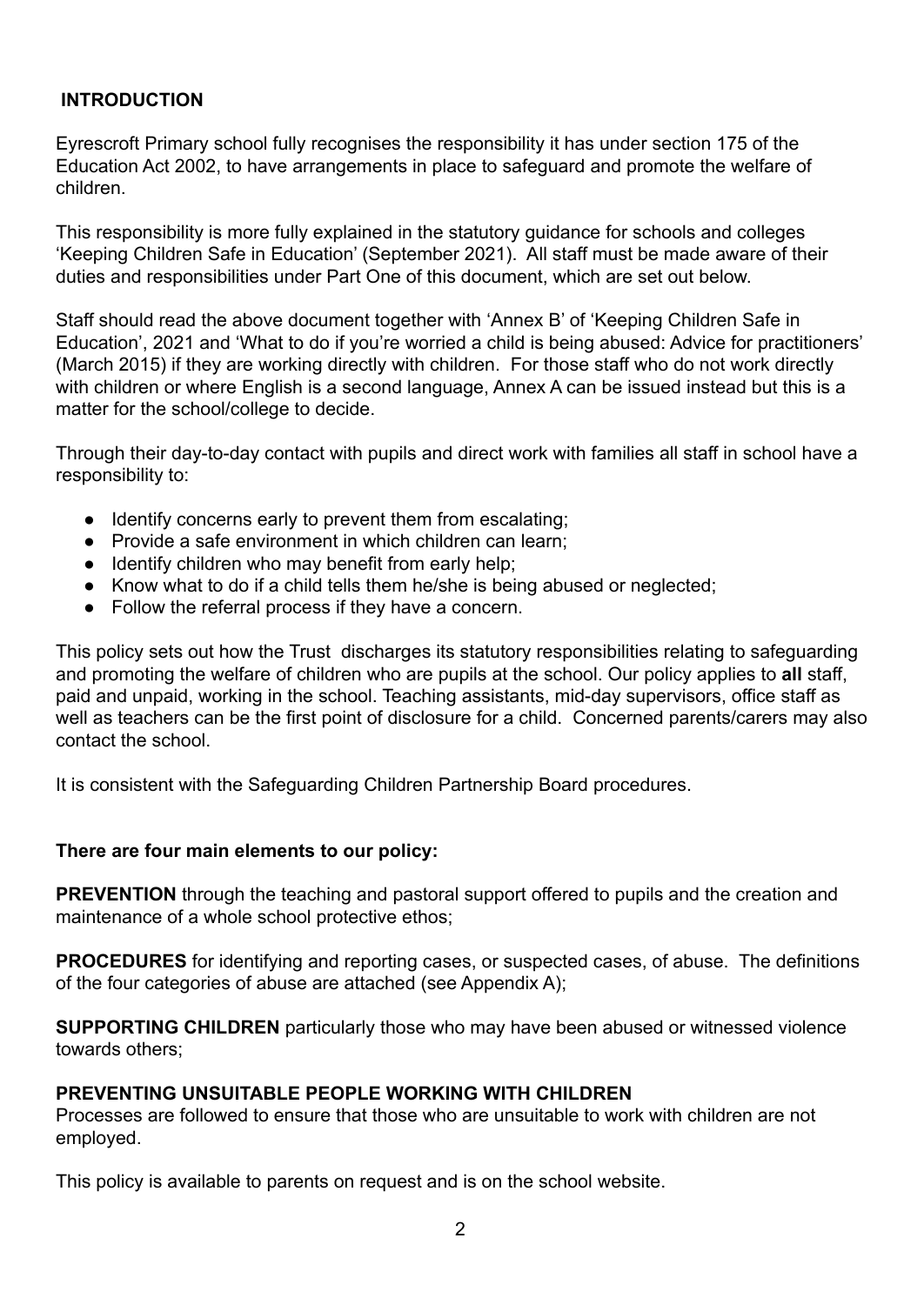#### 1.0 **PREVENTION**

- 1.1 We recognise that high self-esteem, confidence, supportive friends and good lines of communication with a trusted adult help to protect children.
- 1.2 The school will therefore:
- 1.2.1 Establish and maintain an environment where children feel safe, including in a digital context, and are encouraged to talk and are listened to.
- 1.2.2 Ensure children know that there are adults in the school whom they can approach if they are worried or in difficulty and their concerns will be taken seriously and acted upon as appropriate.
- 1.2.3 Incorporate into the curriculum, activities and opportunities which equip children with the skills they need to stay safe from abuse in all contexts, including:
	- How to recognise if family relationships are making them feel unhappy or unsafe and how to seek help or advice from others if needed.
	- How to recognise who to trust and who not to trust, how to judge when a friendship is making them feel unhappy or uncomfortable and how to seek help or advice from others, if needed.
	- The importance of permission-seeking and giving in relationships with friends, peers and adults.
	- That some people behave differently online, including by pretending to be someone they are not.
	- The rules and principles for keeping safe online, how to recognise risks, harmful context and contact and how to report them.
	- How to critically consider their online friendships and sources of information including awareness of the risks associated with people they have never met.
	- About the concept of privacy and the implications of it for both children and adults; including that it is not always right to keep secrets if they relate to being safe.
	- That each person's body belongs to them, and the differences between appropriate and inappropriate or unsafe physical, and other, contact.
	- How to respond safely and appropriately to adults they may encounter (in all contexts, including online) whom they do not know.
	- How to recognise and report feelings of being unsafe or feeling bad about any adult.
	- How to ask for advice or help for themselves or others, and to keep trying until they are heard.
	- How to report concerns or abuse, and the vocabulary and confidence needed to do so.
	- Where to get advice e.g. family, school and/or other sources.

We follow the Jigsaw PSHCE whole school scheme. Jigsaw reinforces essential skills for every child. Self-esteem and confidence building, thinking independently and assessing risk based on their own judgements are encouraged throughout the Unit.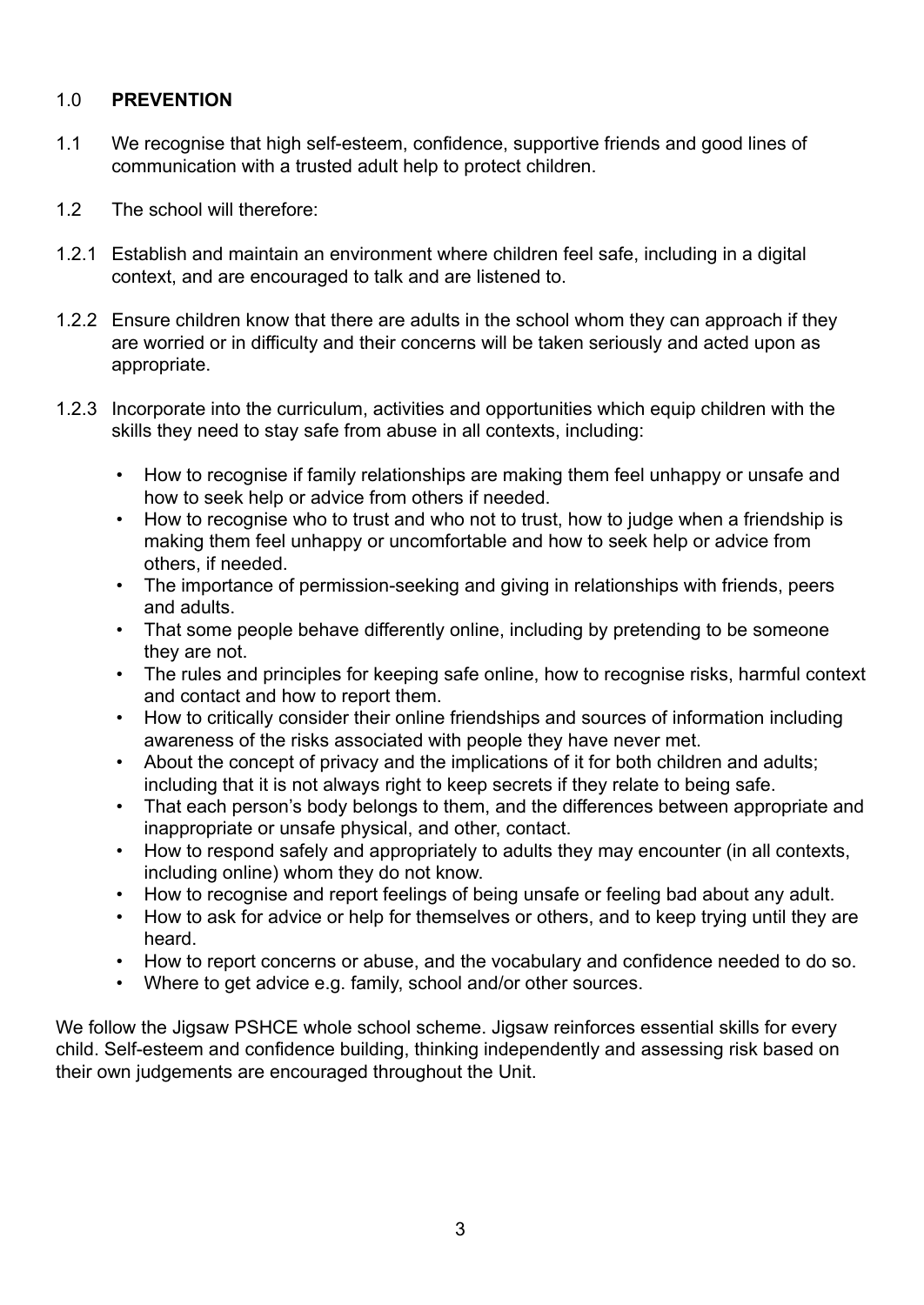#### 2.0 **PROCEDURES**

2.1 We will follow the procedures set out in the Cambridgeshire and Peterborough Safeguarding Children Partnership Board 'Inter-Agency Procedures'. A copy of these procedures can be found on their website: <http://www.safeguardingcambspeterborough.org.uk/children-board/>

#### **2.2.1 The Designated Safeguarding Lead is:**

#### **Sophie Dines – Head of School**

**2.2.2** The following members of staff have also received the Designated Safeguarding Lead training:

#### **Sue Lane, Lisa Sibthorpe and Emma Panton**

**2.2.3** The Nominated DSL's for Safeguarding and Child Protection for The Elliot Foundation Academy Trust (TEFAT) as the responsible body are:

#### **Caroline Oliver (TEFAT Trust DSL) and Travis Latham (TEFAT Deputy DSL)**

- 2.3 The Executive Principal will:
- 2.3.1 Appoint a senior member of staff, from the leadership team, to the role of Designated Safeguarding Lead (DSL). The DSL will take lead responsibility for safeguarding and child protection. Whilst the activities of the DSL can be delegated to appropriately trained deputies, (Deputy Designated Safeguarding Lead, DDSL), the lead responsibility for safeguarding and child protection remains with the DSL and cannot be delegated.
- 2.3.2 Ensure that the role of DSL and DDSL is explicit in the role holder's job description.
- 2.3.3 Ensure that the DSL has the appropriate status and authority within the school to carry out the duties of the post. Give the DSL the time, funding, training, resources and support to provide advice and support to other staff on child welfare and child protection matters. (See 'Keeping Children Safe in Education, 2021, Annex C). Ensure that the DSL and deputies have undertaken the two day training provided by the Education Safeguarding Team and that this training is updated **at least every two years.**
- 2.3.4 Ensure that in addition to the formal training set out above, the DSL and DDSLs refresh their knowledge and skills e.g. via bulletins, meetings or further reading **at least annually**.
- 2.3.5 Ensure that every member of staff, paid and unpaidknows who the Designated Safeguarding Leads and Deputies are and the procedures for passing on concerns from the **point of induction**.

#### **Staff are required to log their concern using our electronic system - My Concern.**

2.3.6 Ensure that the DSL or DDSL are always available (during school hours, during term-time) to discuss any safeguarding concerns and that all staff are clear upon the course of action they must take if in exceptional circumstances the DSL and DDSL are not available. If for any reason they are not available, the DSL from our Federated school would be contacted.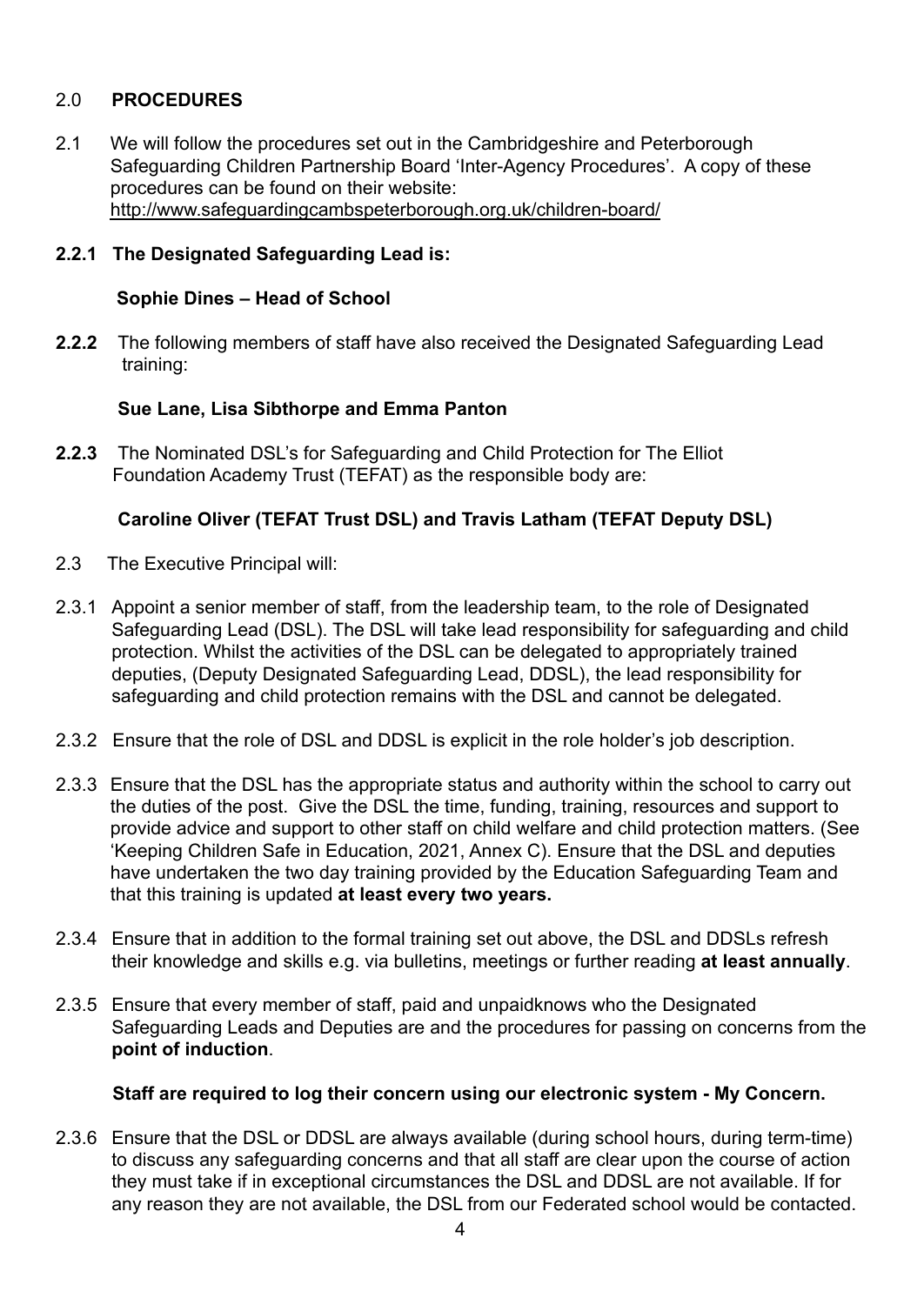- 2.3.7 Liaise with the three safeguarding partners (Local Authority, clinical commissioning group and police) as appropriate and work with other agencies in line with Working Together to Safeguard Children, 2018.
- 2.3.8 Ensure every member of staff knows:
	- the name of the Designated Safeguarding Lead/Deputies and their role;
	- $\bullet$  how to identify the signs of abuse and neglect;
	- how to pass on and record concerns about a pupil/student;
	- that they have an individual responsibility to be alert to the signs and indicators of abuse; and for referring safeguarding concerns to the DSL/DDSL;
	- that they have a responsibility to provide a safe environment in which children can learn;
	- where to find the Inter–Agency Procedures on the Safeguarding Children Partnership Board website;
	- their role in the early help process;
	- the process for making referrals to children's social care;
	- the safeguarding response to children who go missing in education.
- 2.3.9 Ensure all staff members undergo safeguarding and child protection training at induction. Ensure that staff training is regularly updated and that in addition to this training all staff members receive regular safeguarding and child protection updates as required **but at least annually.**
- 2.3.10 Ensure that **all** staff, paid and unpaid, recognise their duty and feel able to raise concerns about poor or unsafe practice in regard to children and that such concerns are addressed sensitively and effectively in a timely manner in accordance with agreed whistle-blowing policies.
- 2.3.11 Ensure that parents are informed of the responsibility placed on the school and staff in relation to child protection by setting out these duties in the school *prospectus and website.*
- 2.3.12 Ensure that this policy is available publicly either via the school website or by other means*.*
- 2.3.13 Help promote educational outcomes by sharing the information about the welfare, safeguarding and child protection issues that children who have or have had a social worker are experiencing with teachers and school and college leadership staff.
- 2.3.14 Where pupils are educated off site or in alternative provision, the school and the provider will have clear procedures about managing safeguarding concerns between the two agencies. Written confirmation that the alternative provider has carried out appropriate safeguarding checks on individuals working at the establishment will be sought by the school.

#### 2.4 **Liaison with Other Agencies**

The school will:

2.4.1 Work to develop effective links with relevant services to promote the safety and welfare of all pupils/students.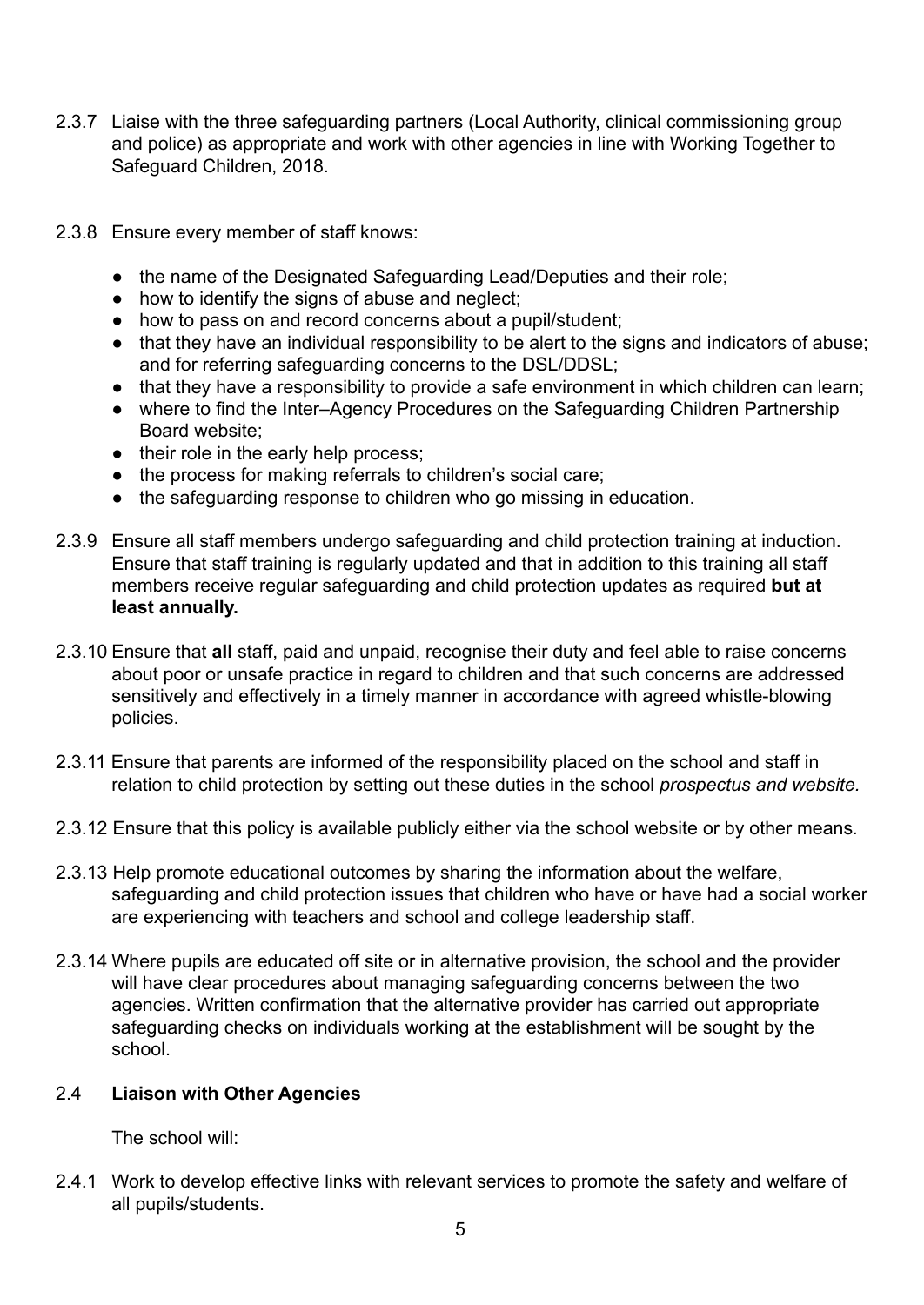- 2.4.2 Co-operate as required, in line with 'Working Together to Safeguard Children,' (July 2018), with key agencies in their enquiries regarding child protection matters including attendance and providing written reports at child protection conferences and core groups.
- 2.4.3 Notify the relevant Social Care Team immediately if:
	- it should have to exclude a pupil who is subject to a Child Protection Plan (whether fixed term or permanently);
	- there is an unexplained absence of a pupil who is subject to a Child Protection Plan;
	- there is any change in circumstances to a pupil who is subject to a Child Protection Plan.
- 2.4.4 When a pupil who is subject to a child protection plan leaves, information will be transferred to the new school immediately. The Child Protection Chair and Social Work Team will also be informed.

#### 2.5 **Record Keeping**

The school will:

- 2.5.1 Keep clear, detailed, accurate, written records of concerns about children (noting the date, event and action taken), even where there is no need to refer the matter to Social Care immediately.
- 2.5.2 All concerns, discussions and decisions made, and the reasons for those decisions, should be recorded in writing. It is good practice to keep concerns and referrals in a separate safeguarding file for each child.
- 2.5.3 Records should include:
	- a clear and comprehensive summary of the concern;
	- details of how the concern was followed up and resolved;
	- a note of any action taken, decisions reached and the outcome.
- 2.5.4 Electronic records are stored on an identified, purpose-built, secure platform (MyConcern).
- 2.5.5 Ensure all relevant safeguarding records are sent to the receiving school or establishment when a pupil moves schools, within five days, in accordance with 'Keeping Children Safe in Education, 2021, (page 148) and the Education Safeguarding Team's Guidance on Keeping and Managing Child Safeguarding Records.

The DSL will consider whether it would be appropriate to share information with the new school/college in advance of a child leaving.

- 2.5.6 Make parents aware that such records exist except where to do so would place the child at risk of harm.
- 2.5.7 Ensure all actions and decisions are led by what is considered to be in the best interests of the child.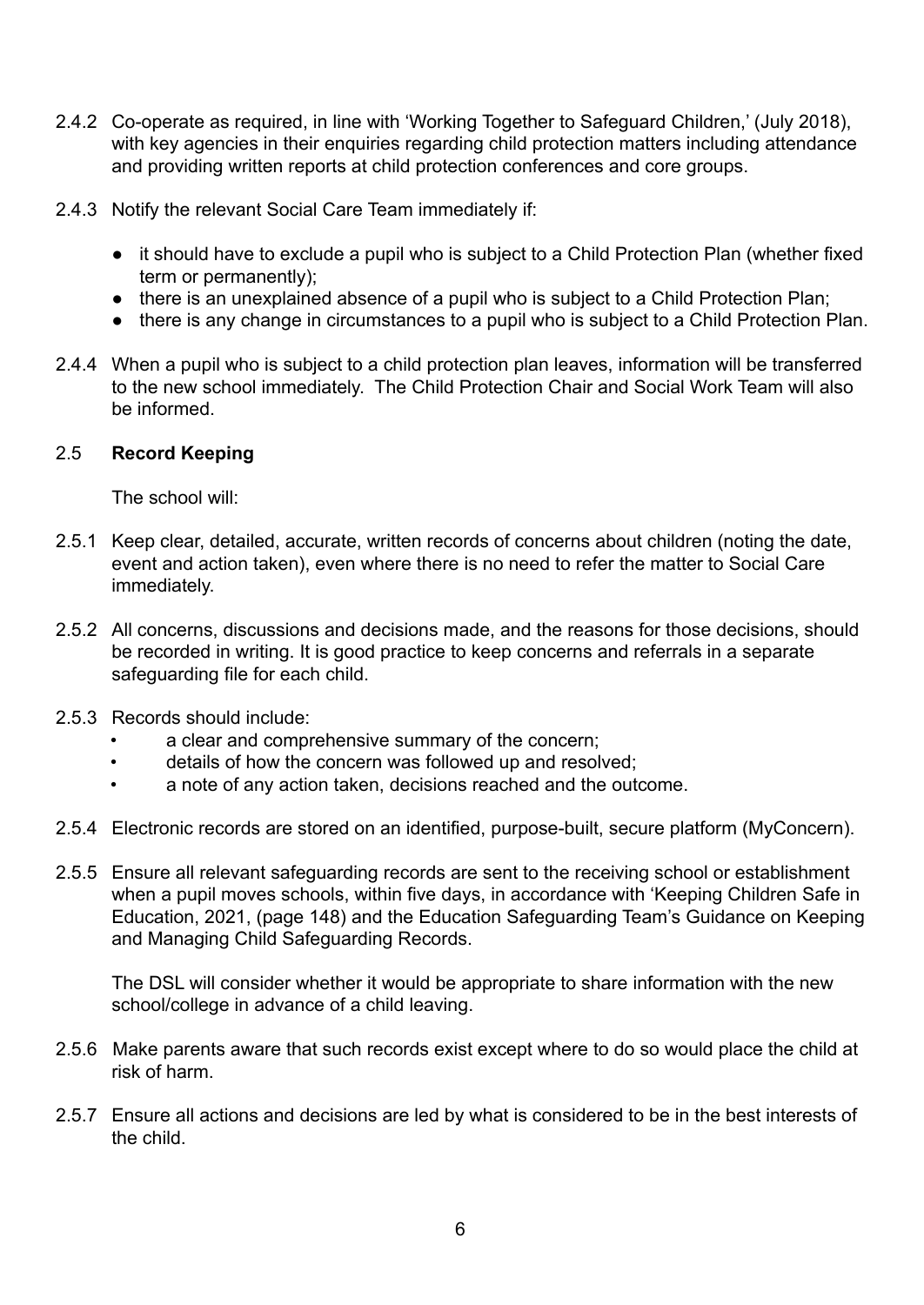#### 2.6 **Confidentiality and information sharing**

2.6.1 Information about children and their families is defined as 'special category data', i.e. information that identifies a living individual. Collection, storage and sharing of personal data is governed by the UK General Data Protection Regulations (UK GDPR) and the Data Protection Act 2018.

The school will:

- 2.6.2 Ensure staff and volunteers adhere to confidentiality protocols and that information is shared appropriately.
- 2.6.3 Ensure staff are aware that they have a professional responsibility to share information with other agencies in order to safeguard children, (as set out in 'Information sharing; Advice for practitioners providing safeguarding services to children, young people, parents and carers,' DfE, July 2018).
- 2.6.4 Ensure that if a member of staff receives a Subject Access Request (under the Data Protection Act 2018) from a pupil or parent they will refer the request to the DSL or Headteacher.
- 2.6.5 Ensure staff are clear with children that they cannot promise to keep secrets.

The Designated Safeguarding Lead/Deputies will:

- 2.6.6 Disclose information about a pupil to other members of staff on a 'need to know' basis. Parental consent may be required.
- 2.6.7 Aim to gain consent to share information and be mindful of situations where to do so would place a child at increased risk of harm. Information may be shared without consent if a person believes that there is good reason to do so, and that the sharing of information will enhance the safeguarding of a child in a timely manner.
- 2.6.8 Record when decisions are made to share or withhold information, who information has been shared with and why. (See 'Working Together to Safeguard Children,' July 2018)
- 2.6.9 In cases where the 'serious harm test' is met, schools must withhold providing the data in compliance with schools' obligations under the Data Protection Act 2018 and the UK GDPR. Where in doubt schools should seek independent legal advice.
- 2.6.10 Seek advice about confidentiality from outside agencies if required. (See 'Information sharing; Advice for practitioners providing safeguarding services to children, young people, parents and carers,' DfE, July 2018).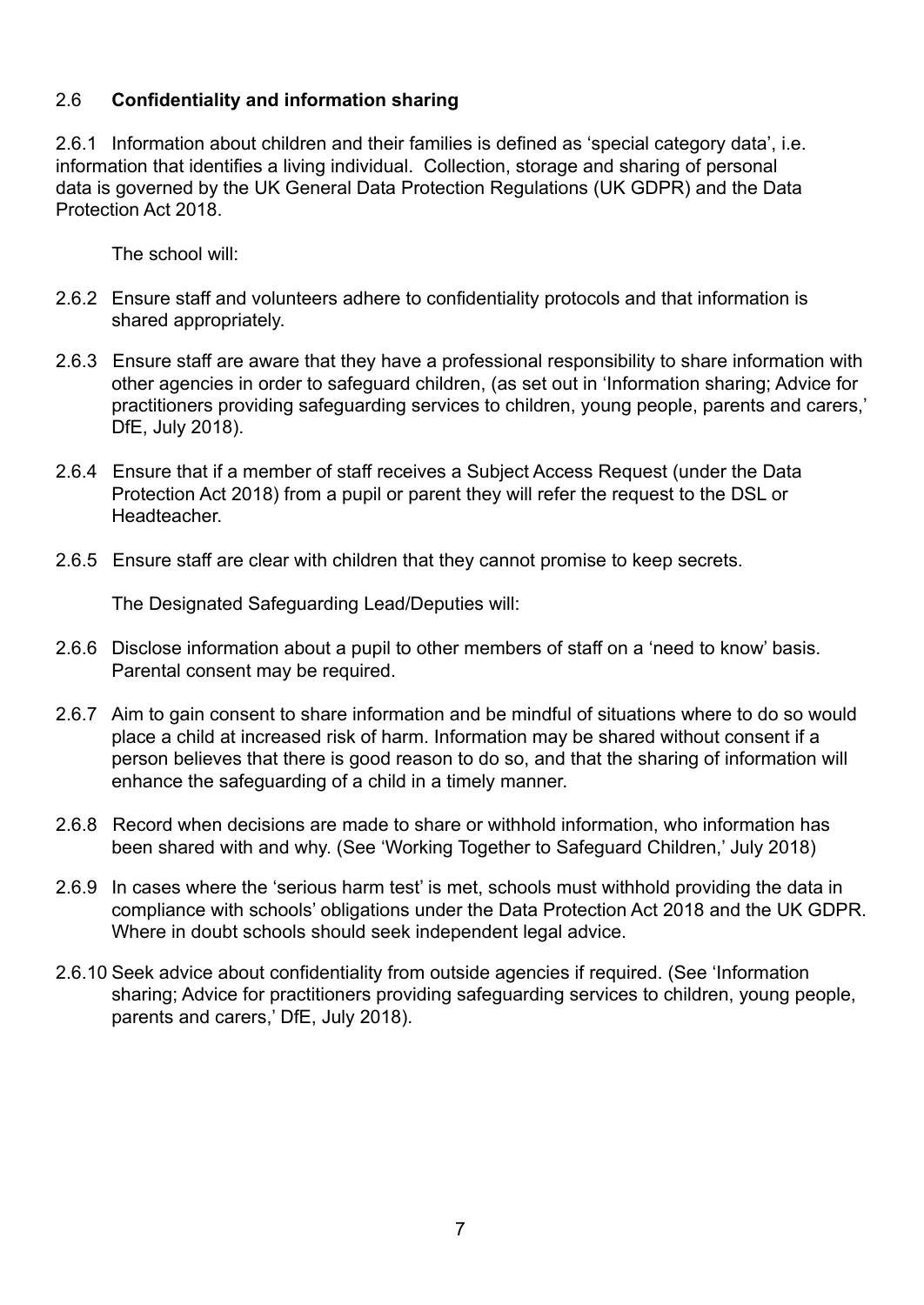#### 2.7 **Communication with Parents/Carers**

The school will:

- 2.7.1 Ensure that parents/carers are informed of the responsibility placed on the school and staff in relation to child protection by setting out its duties in the school prospectus/website.
- 2.7.2 Undertake appropriate discussion with parents/carers prior to involvement of another agency unless the circumstances preclude this action.
- 2.7.3 Discuss with Children's Social Care if the school/college believes that notifying parents could place the child or another person at immediate risk of harm or prejudice the prevention or detection of crime. *[Further guidance on this can be found in the Effective Support for Children and Families in Cambridgeshire and Peterborough].*
- 2.7.4 Record what discussions have taken place with parents or if a decision has been made not to discuss it with parents, the rationale must be recorded. Records may subsequently be disclosable to relevant partner agencies if Child Protection proceedings commence.

#### **2.8 Peer on Peer Abuse**

We recognise that peer on peer abuse can manifest itself in many ways. This can include but is not limited to: bullying (including cyberbullying, prejudice-based and discriminatory bullying); abuse within intimate partner relationships; physical abuse such as hitting, kicking, shaking, biting, hair pulling, or otherwise causing physical harm; sexual violence and sexual harassment; consensual and non-consensual sharing of nudes and semi-nudes images and/or videos; causing someone to engage in sexual activity without consent, such as forcing someone to strip, touch themselves sexually, or to engage in sexual activity with a third party; upskirting part of the Voyeurism (Offences) Act, April 2019) and initiation/ hazing type violence and rituals. Addressing inappropriate behaviour (even if it appears to be relatively innocuous) can be an important intervention that helps prevent problematic, abusive and/or violent behaviour in the future.

2.8.1 All forms of peer on peer abuse are unacceptable and will be taken seriously.

The school will therefore:

- 2.8.2 Create a whole school protective ethos in which peer on peer abuse, including sexual violence and sexual harassment will not be tolerated.
- 2.8.3 Provide training for staff about recognising and responding to peer on peer abuse, including raising awareness of the gendered nature of peer abuse, with girls more likely to be victims and boys perpetrators.
- 2.8.4 Ensure that staff do not dismiss instances of peer on peer abuse, including sexual violence and sexual harassment as an inevitable part of growing up.
- 2.8.5 Include within the curriculum, information and materials that support children in keeping themselves safe from abuse, including abuse from their peers and online.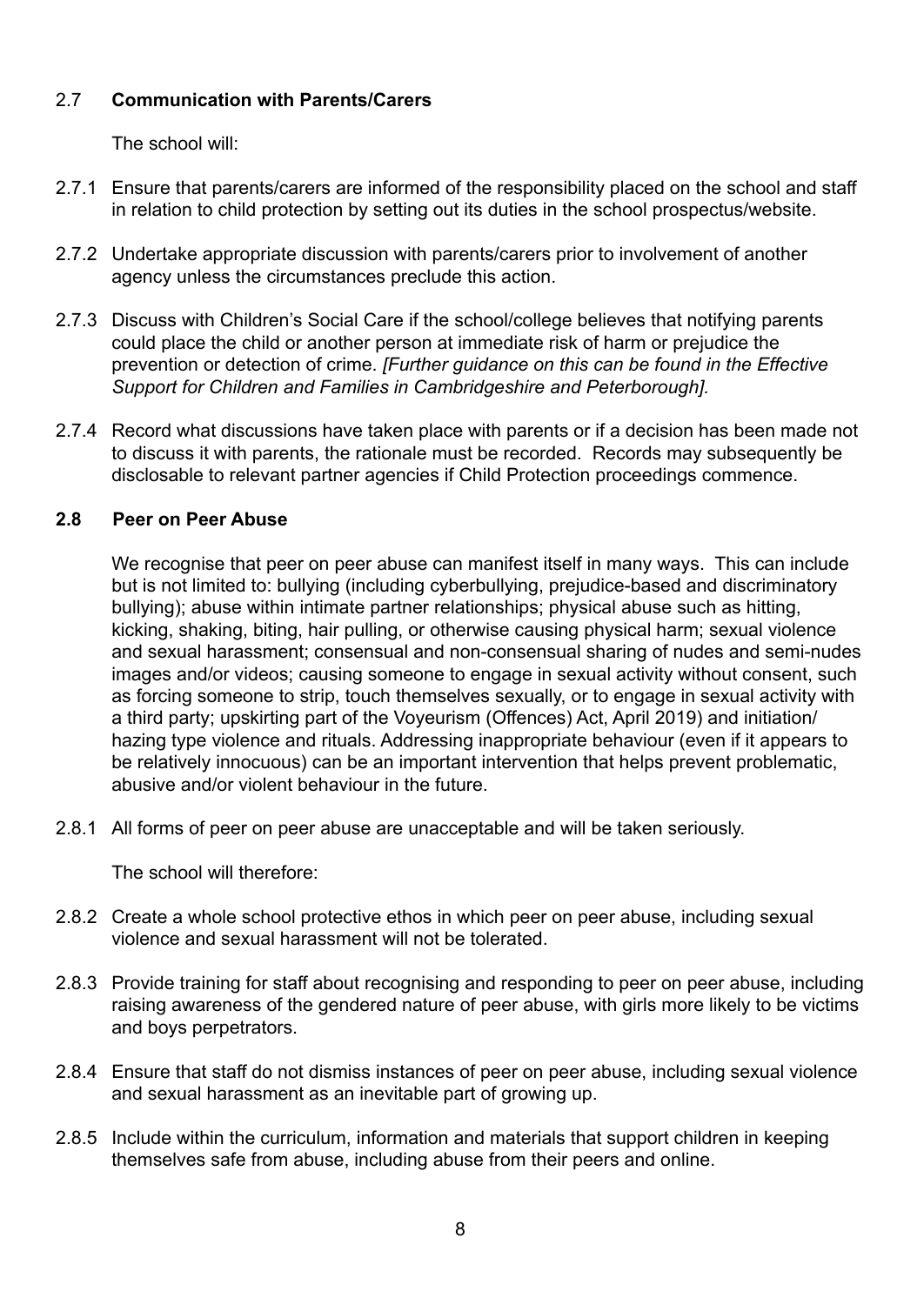- 2.8.6 Provide high quality Relationship and Sex Education (RSE) and/or enrichment programmes including teaching about consent.
- 2.8.7 Ensure that staff members follow the procedures outlined in this policy when they become aware of peer on peer abuse.
- 2.8.8 Staff should be aware that some groups are potentially more at risk. Evidence shows girls, children with special educational needs and disabilities (SEND) and LGBT children are at greater risk.

#### 2.9 **Dealing with Sexual Violence and Sexual Harassment between children**

2.9.1 Sexual violence and sexual harassment can occur between two children of any age and sex from primary to secondary stage and into colleges. It can also occur online. It can also occur through a group of children sexually assaulting or sexually harassing a single child or group of children.

Children who are victims of sexual violence and sexual harassment will likely find the experience stressful and distressing. This will, in all likelihood, adversely affect their educational attainment and will be exacerbated if the alleged perpetrator(s) attends the same school or college. Sexual violence and sexual harassment exist on a continuum and may overlap, they can occur online and face to face (both physically and verbally) and are never acceptable.

The school will:

- 2.9.2 Be clear that sexual violence and sexual harassment will not be tolerated.
- 2.9.3 Provide training for staff on how to manage a report of sexual violence or sexual harassment.
- 2.9.4 Make decisions on a case-by-case basis.
- 2.9.5 Reassure victims that they are being taken seriously, offer appropriate support and take the wishes of the victim into account when decision making.
- 2.9.6 Implement measures to keep the victim, alleged perpetrator and if necessary other children and staff members, safe. Record any risk assessments and keep them under review.
- 2.9.7 Give consideration to the welfare of both the victim(s) and perpetrator(s) in these situations.
- 2.9.8 Liaise closely with external agencies, including police and social care, when required.
- 2.9.9 Refer to 'Keeping Children Safe in Education Part Five', 2021, 'Sexual violence and sexual harassment between children in schools and colleges,' (DfE, September, 2021) for full details of procedures to be followed in such cases. Also see 'Sharing nudes and semi-nudes: advice for education settings working with children and young people' (UKCIS, December 2020)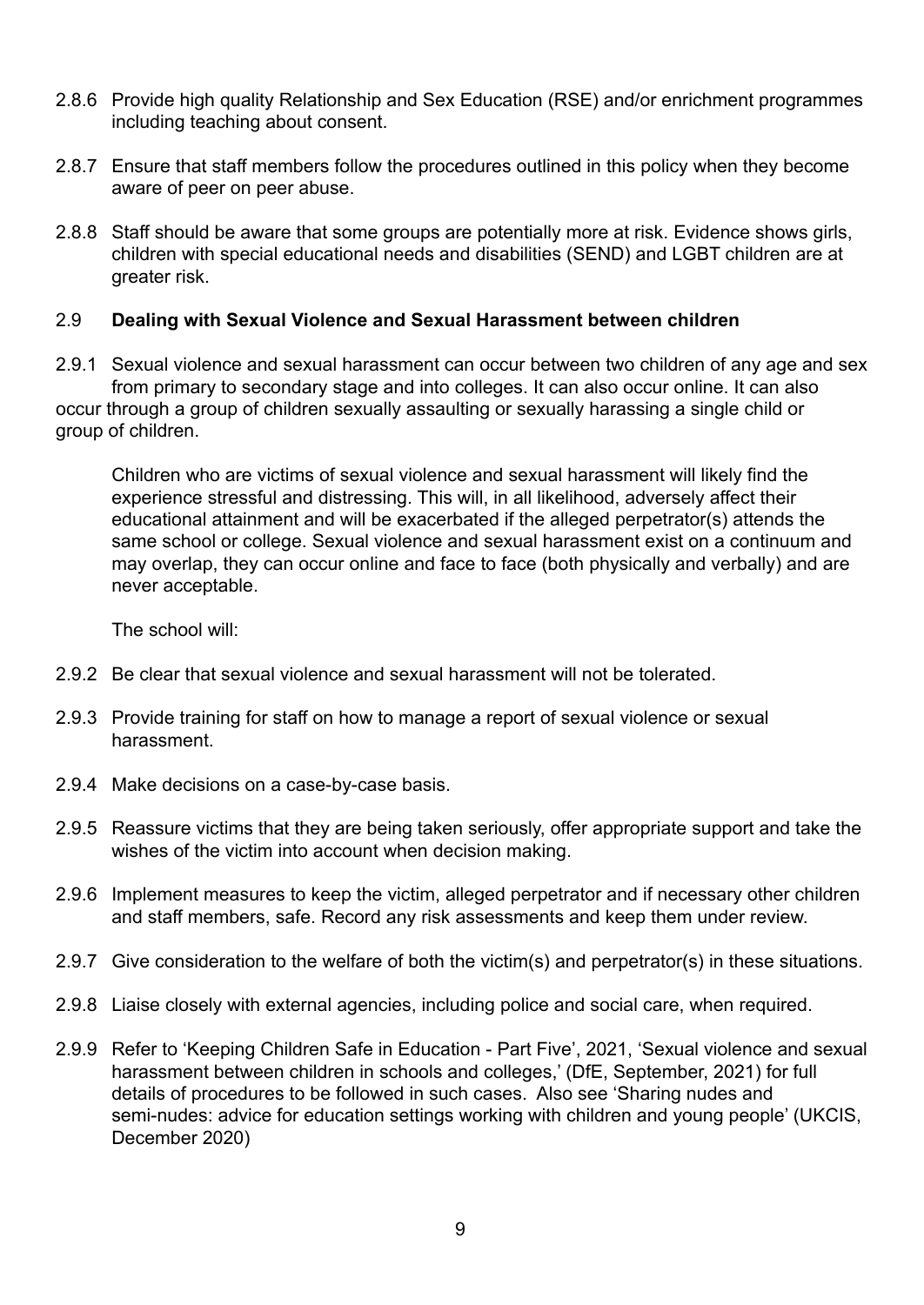#### **3.0 SUPPORTING CHILDREN**

The school recognises that **any** child may be subject to abuse and that mental health problems can, in some cases, be an indicator that a child has suffered or is at risk of suffering abuse, neglect or exploitation and as such will support all children by:

- 3.1 Providing curricular opportunities to encourage self-esteem and self-motivation.
- 3.2 Creating an ethos that actively promotes a positive, supportive and safe environment and values the whole community.
- 3.3 Applying the school's behaviour policy effectively. All staff will agree on a consistent approach, which focuses on the behaviour of the child but does not damage the pupil's sense of self-worth. The school will ensure that the pupil knows that some behaviour is unacceptable but s/he is valued and not to be blamed for any abuse which has occurred.
- 3.4 Liaise with the senior mental health lead where safeguarding concerns are linked to mental health in school/college for advice on case management.
- 3.5 Liaising with other agencies which support the pupil such as Social Care, Child and Adolescent Mental Health Services, Cambridgeshire Sexual Behaviour Service or Early Help Teams.
- 3.6 Promote supportive engagement with parents and/or carers in safeguarding and promoting the welfare of children, including where families may be facing challenging circumstances
- 3.7 The school recognises that whilst **any** child may benefit from early help, staff are encouraged to consider the wider environmental factors present in a child's life which could pose a threat to their welfare or safety, (contextual safeguarding). Staff are required to be particularly alert to the potential need for early help for children in particular circumstances. Please see pages 8 – 9 of Keeping Children Safe in Education, 2021 for the complete list. The list includes:

#### 3.6.1 **Children with Disabilities, Additional Needs or Special Educational Needs**

We recognise that, statistically, children with additional needs, special educational needs, emotional and behavioural difficulties and disabilities are most vulnerable to abuse. School staff who deal with children with complex and multiple disabilities and/or emotional and behavioural problems should be particularly sensitive to indicators of abuse*.*

The school has pupils with emotional and behavioural difficulties and/or challenging behaviours. The school will support staff to decide appropriate strategies that will reduce anxiety for the individual child and raise self–esteem as part of an overall behaviour support plan agreed with parents/carers.

As part of the PSHE curriculum staff will teach children personal safety skills commensurate with their age, ability and needs. Children will be taught personal safety skills such as: how to recognise if they are feeling unsafe including within family relationships and friendships; how to ask for help; the difference between safe and unsafe secrets; the difference between safe and unsafe physical contact; and how to recognise and manage risk including in a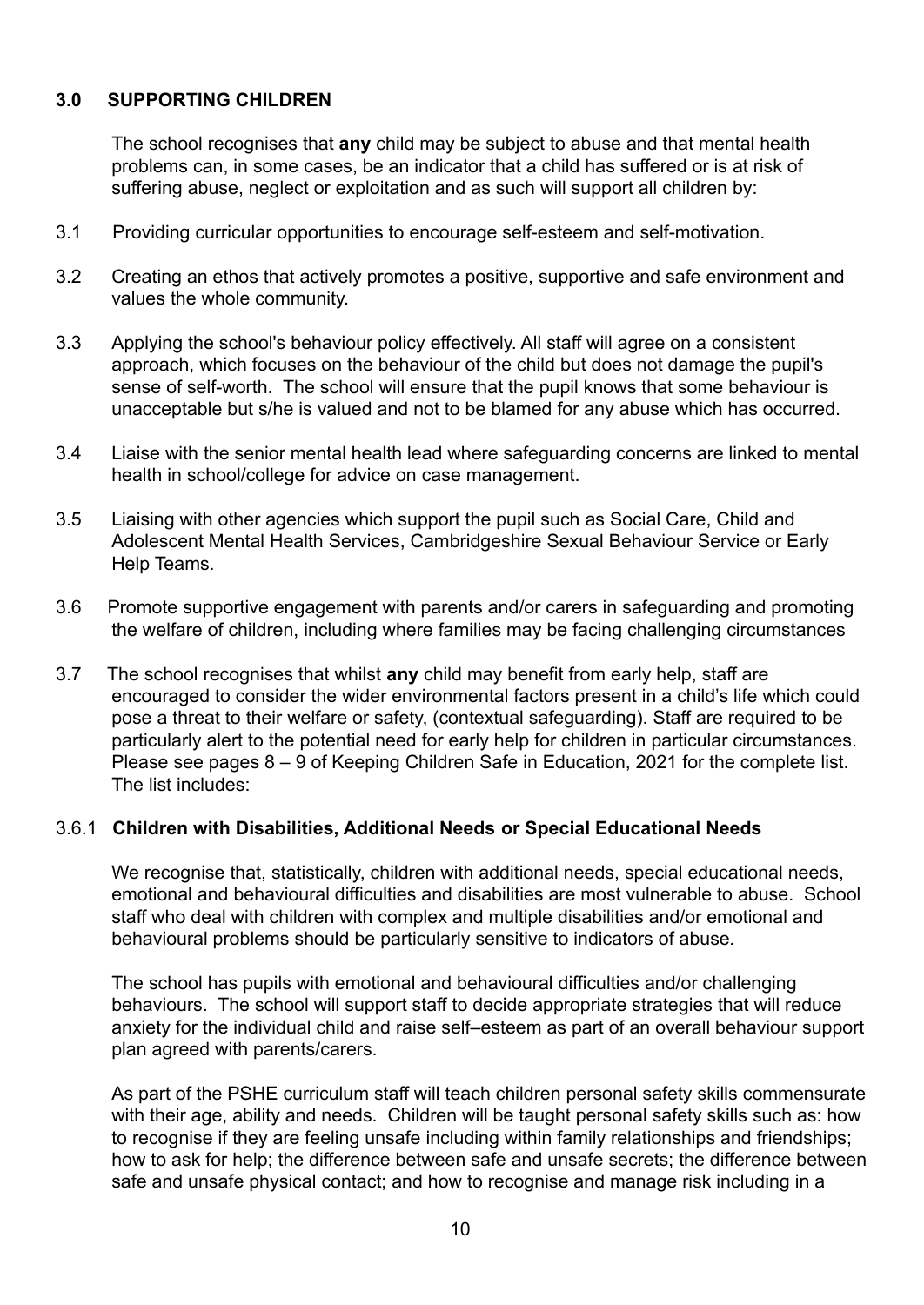digital context. The content of lessons will be shared with parents/carers so that these skills can be supported at home.

The school has pupils who may have communication difficulties and we are aware that they are vulnerable to abuse because they are unable to express themselves to others. Instead, such children will often exhibit changes in behaviours or signs and indicators of abuse recognised by staff with a good knowledge of the child.

Where necessary, the school will provide additional training to staff in the use of Makaton, PECS or other communication systems. Supervision by senior managers will be vigilant to create a protective ethos around the child.

We promote high standards of practice, including ensuring that disabled children know how to raise concerns, and have access to a range of adults with whom they can communicate.

#### 3.6.2 **Young Carers**

The school recognises that children who are living in a home environment which requires them to act as a young carer for a family member or a friend, who is ill, disabled or misuses drugs or alcohol can increase their vulnerability and that they may need additional support and protection.

School will: seek to identify young carers; offer additional support internally; signpost to external agencies; be particularly vigilant to the welfare of young carers and follow the procedures outlined in this policy, referring to Early Help or Social Care as required if concerns arise.

#### 3.6.3 **Children at Risk of Criminal Exploitation**

Criminal exploitation of children is a form of harm that is a typical feature of county lines activity. Drug networks or gangs exploit children and young people to carry drugs and money from urban areas to suburban and rural areas. Exploitation can occur even if activity appears to be consensual.

All staff will consider whether children are at risk of abuse or exploitation in situations outside their families. School will address indicators of child criminal exploitation with staff through training. Staff will follow the procedures outlined in this policy if concerns of criminal exploitation arise.

The Designated Safeguarding Lead will complete Safeguarding Children Partnership Board's [Exploitation Risk Assessment and Management](http://www.safeguardingcambspeterborough.org.uk/wp-content/uploads/2018/05/Exploitation-CSECCE-Risk-Assessment-Tool.docx) Tool and refer to Social Care if there is a concern that a young person may be at risk of criminal exploitation.

The school recognises that young people who go missing can be at increased risk of child criminal exploitation, modern slavery and/or trafficking and has procedures in place to ensure appropriate response to children and young people who go missing, particularly on repeat occasions.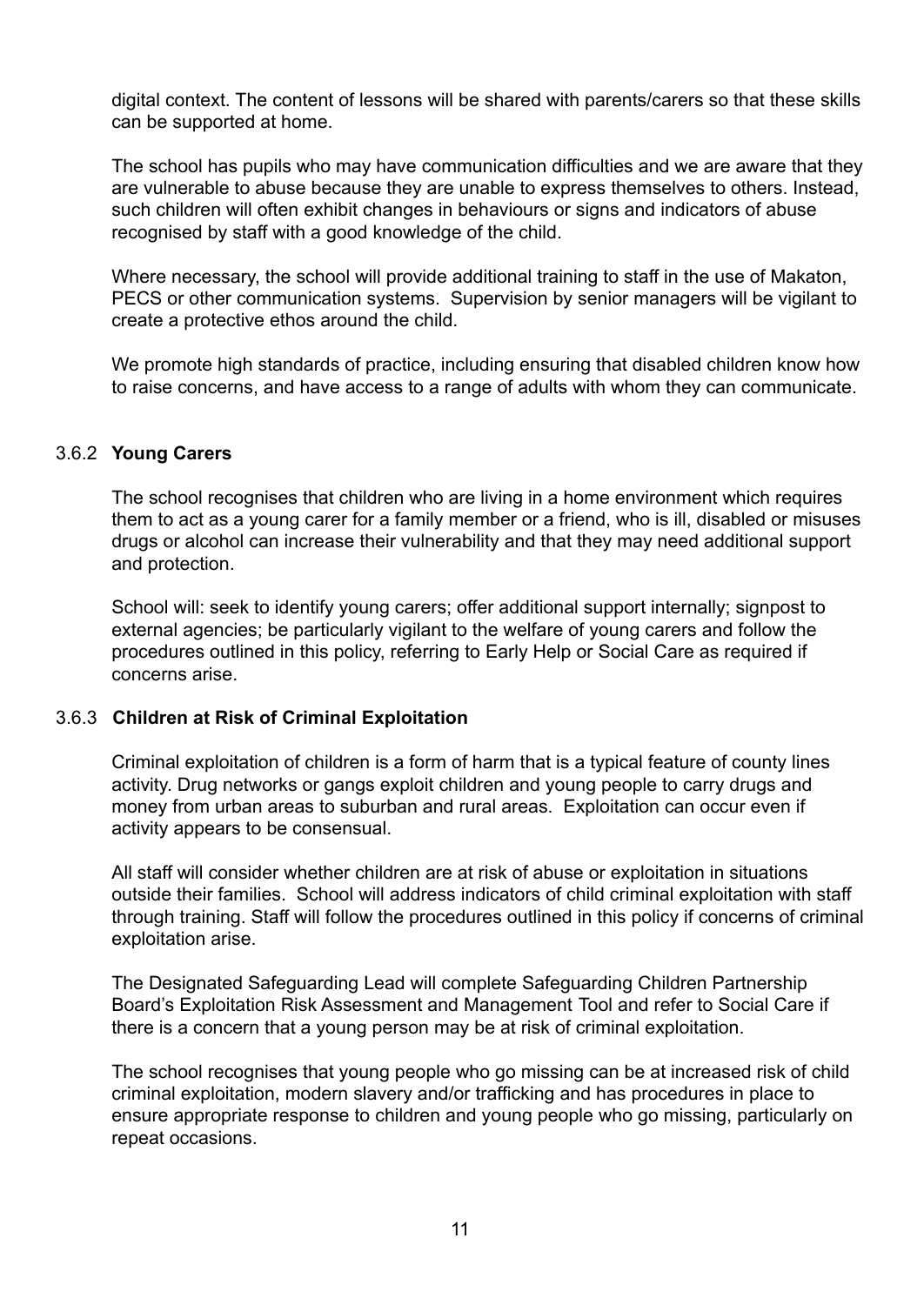#### 3.6.4 **Children Frequently Missing Education**

School recognises that children going missing, particularly repeatedly, can act as a warning sign of a range of safeguarding possibilities including abuse, neglect, child sexual exploitation and child criminal exploitation, modern slavery, mental health problems, risk of substance abuse, risk of travelling to conflict zones, and risk of FGM or forced marriage.

The school monitors attendance of individual pupils closely, as outlined in the Attendance Policy, and analyses patterns of absence to aid early identification of concerning patterns of absence.

The school endeavors to hold more than one emergency contact for each pupil to provide additional options to make contact with a responsible adult when a child missing education is identified as a welfare and/or safeguarding concern.

When a child is missing from education, the school follows the procedure as set out in Cambridgeshire's Children Missing Education guidance. The school will inform Social Care if a missing child is subject to a Child Protection Plan or there have been ongoing concerns.

#### 3.6.5 **Children Misusing Drugs or Alcohol**

The discovery that a young person is misusing legal or illegal substances or reported evidence of their substance misuse is not necessarily sufficient in itself to initiate child protection proceedings but the school will consider such action in the following situations:

When there is evidence or reasonable cause:

- To believe the young person's substance misuse may cause him or her to be vulnerable to other abuse such as sexual abuse;
- To believe the pupil's substance related behaviour is a result of abuse or because of pressure or incentives from others, particularly adults;
- Where the misuse is suspected of being linked to parent/carer substance misuse.
- Where the misuse indicates an urgent health or safeguarding concern
- Where the child is perceived to be at risk of harm through any substance associated criminality

#### 3.6.6 **Children at Risk of Child Sexual Exploitation**

Child sexual exploitation (CSE) is a form of child sexual abuse. It occurs where an individual or group takes advantage of an imbalance of power to coerce, manipulate or deceive a child or young person under the age of 18 into sexual activity (a) in exchange for something the victim needs or wants, and/or (b) for the financial advantage or increased status of the perpetrator or facilitator. The victim may have been sexually exploited even if the sexual activity appears consensual. Child sexual exploitation does not always involve physical contact; it can also occur through the use of technology.

CSE can be a one-off occurrence or a series of incidents over time and range from opportunistic to complex organised abuse. It can involve force and/or enticement-based methods of compliance and may, or may not, be accompanied by violence or threats of violence.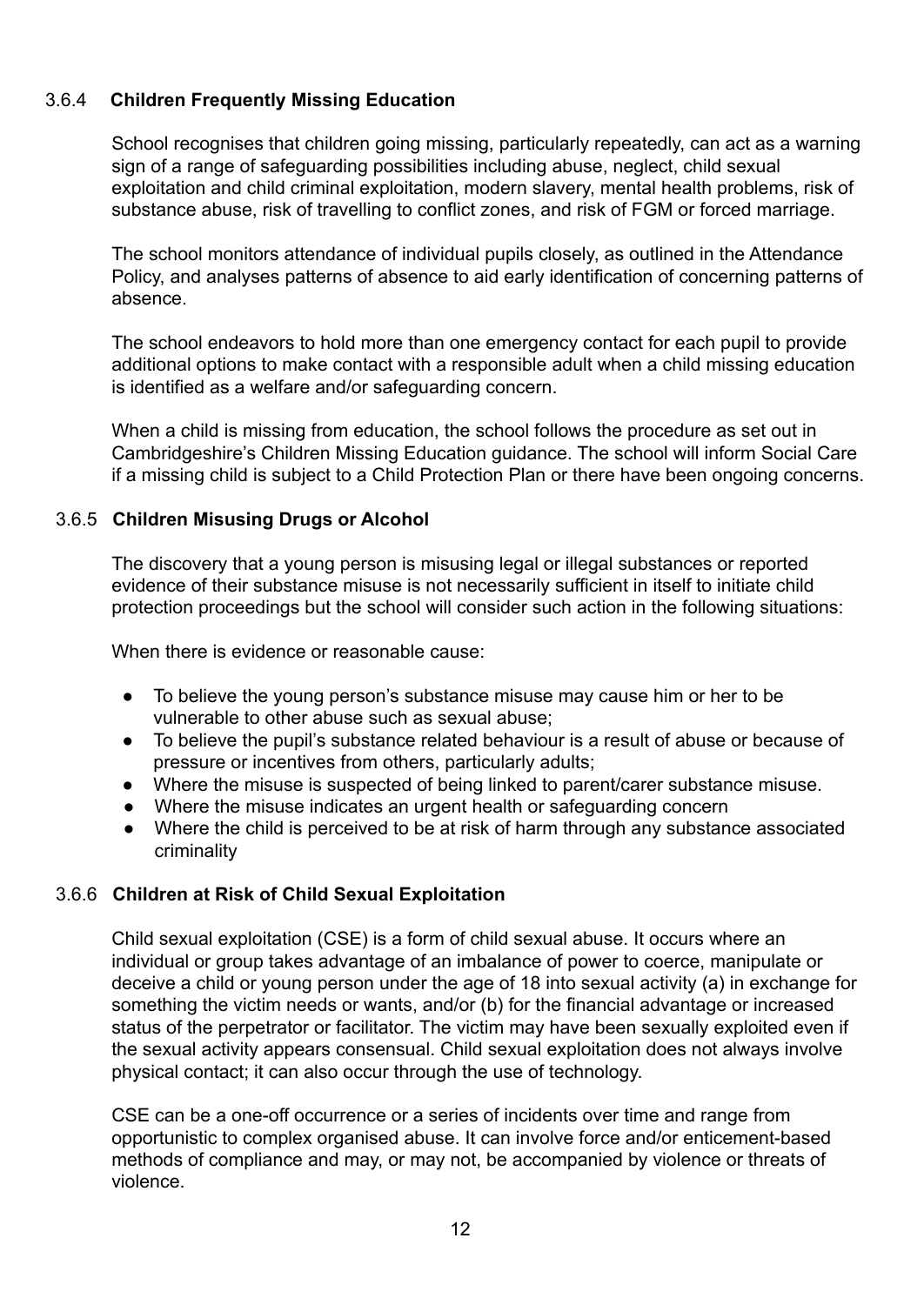Potential indicators of sexual exploitation will be addressed within staff training, including raising awareness with staff that some young people who are being sexually exploited do not show any external signs of abuse and may not recognise it as abuse. Staff will follow the procedures outlined in this policy if concerns of child sexual exploitation arise.

The Designated Safeguarding Lead will complete the Safeguarding Children Partnership Board's [Exploitation Risk Assessment and Management](http://www.safeguardingcambspeterborough.org.uk/wp-content/uploads/2018/05/Exploitation-CSECCE-Risk-Assessment-Tool.docx) Tool and refer to Social Care if there is a concern that a young person may be at risk of CSE.

The school recognises that young people who go missing can be at increased risk of sexual exploitation and has procedures in place to ensure appropriate response to children and young people who go missing, particularly on repeat occasions.

#### 3.6.7 **Children Living with Substance Misusing Parents/Carers**

Misuse of drugs and/or alcohol is strongly associated with Significant Harm to children, especially when combined with other features such as domestic violence.

When the school receives information about drug and alcohol abuse by a child's parents/carers they will follow appropriate procedures.

This is particularly important if the following factors are present:

- Use of the family resources to finance the parent's dependency, characterised by inadequate food, heat and clothing for the children
- Children exposed to unsuitable caregivers or visitors, e.g. customers or dealers
- The effects of alcohol leading to an inappropriate display of sexual and/or aggressive behaviour
- Chaotic drug and alcohol use leading to emotional unavailability, irrational behaviour and reduced parental vigilance
- Disturbed moods as a result of withdrawal symptoms or dependency
- Unsafe storage of drugs and/or alcohol or injecting equipment
- Drugs and/or alcohol having an adverse impact on the growth and development of the unborn child

#### 3.6.8 **Children Living with Domestic Abuse**

The Domestic Abuse Act 2021 introduces the first ever statutory definition of domestic abuse and recognises the impact of domestic abuse on children, as victims in their own right, if they see, hear or experience the effects of abuse.

All children can witness and be adversely affected by domestic abuse in the context of their home life where domestic abuse occurs between family members. Experiencing domestic abuse and/or violence can have a serious, long lasting emotional and psychological impact on children. In some cases, a child may blame themselves for the abuse or may have had to leave the family home as a result.

Young people can also experience domestic abuse within their own intimate relationships. This form of peer on peer abuse is sometimes referred to as 'teenage relationship abuse'. Depending on the age of the young people, this may not be recognised in law under the statutory definition of 'domestic abuse' (if one or both parties are under 16).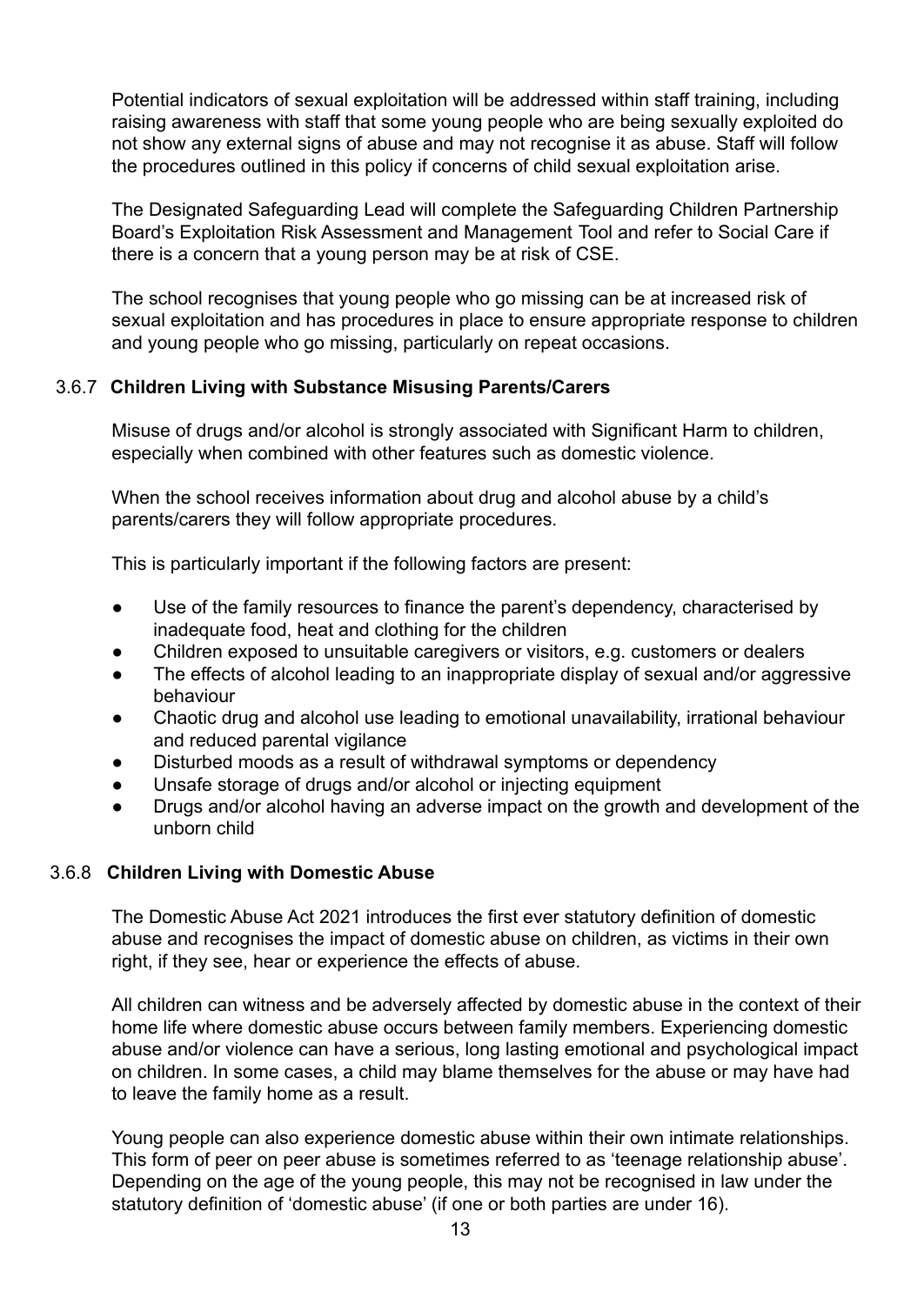Domestic Abuse is defined as any incident or pattern of incidents of controlling, coercive or threatening behaviour, violence or abuse between those aged 16 or over who are 'personally connected' regardless of gender or sexuality. This can encompass but is not limited to the following types of abuse: psychological, physical, sexual, financial and emotional, coercive or controlling behaviour.

The school recognises that where there is Domestic Abuse in a family, the children/young people will always be affected; the longer the violence continues, the greater the risk of significant and enduring harm, which they may carry with them into their adult life and relationships. Domestic Abuse can also affect children in their personal relationships as well as in the context of home life.

Staff will follow the procedures outlined in this policy if concerns of Domestic Abuse arise. The school will vigilantly monitor the welfare of children living in domestic abuse households, offer support to them and contribute to any Multi-Agency Risk Assessment Conference (MARAC) safety plan as required.

At Eyrescroft Primary School we are working in partnership with Cambridgeshire Police and Peterborough City Council to identify and provide appropriate support to pupils who have experienced domestic abuse in their home; this scheme is called Operation Encompass.

In order to achieve this, Cambridgeshire's Education Safeguarding Team will share police information of all domestic incidents, where one of our pupils has been present, with the Designated Safeguarding Lead(s) (DSL)/Domestic Abuse (DA) Lead.

On receipt of any information, the DSL/DA Lead will decide on the appropriate support the child may require. The Operation Encompass information is stored in line with all other confidential safeguarding and child protection information. All information sharing and resulting actions will be undertaken in accordance with the 'Cambridgeshire and Peterborough *Joint Agency Protocol for Domestic Abuse – Notifications to Schools, Colleges and Early Years settings*'.

#### 3.6.9 **Children at risk of 'Honour- Based' Abuse including Female Genital Mutilation**

So called 'honour-based' abuse (HBA) encompasses incidents which have been committed to protect or defend the honour of the family and/or community, including breast ironing, female genital mutilation (FGM) and forced marriage. The school takes these concerns seriously and staff are made aware of the possible signs and indicators that may alert them to the possibility of HBA through training. Staff are required to treat all forms of HBA as abuse and follow the procedures outlined in this policy.

FGM is a procedure involving the partial or total removal of the external female genitalia or other injury to the female genital organs. FGM is illegal in the UK. Any indication that a child is at risk of FGM, where FGM is suspected, or where the woman is under 18, will be dealt with under the child protection procedures outlined in this policy. Staff will report concerns to the DSL, who will make appropriate and timely referrals to social care. In these cases,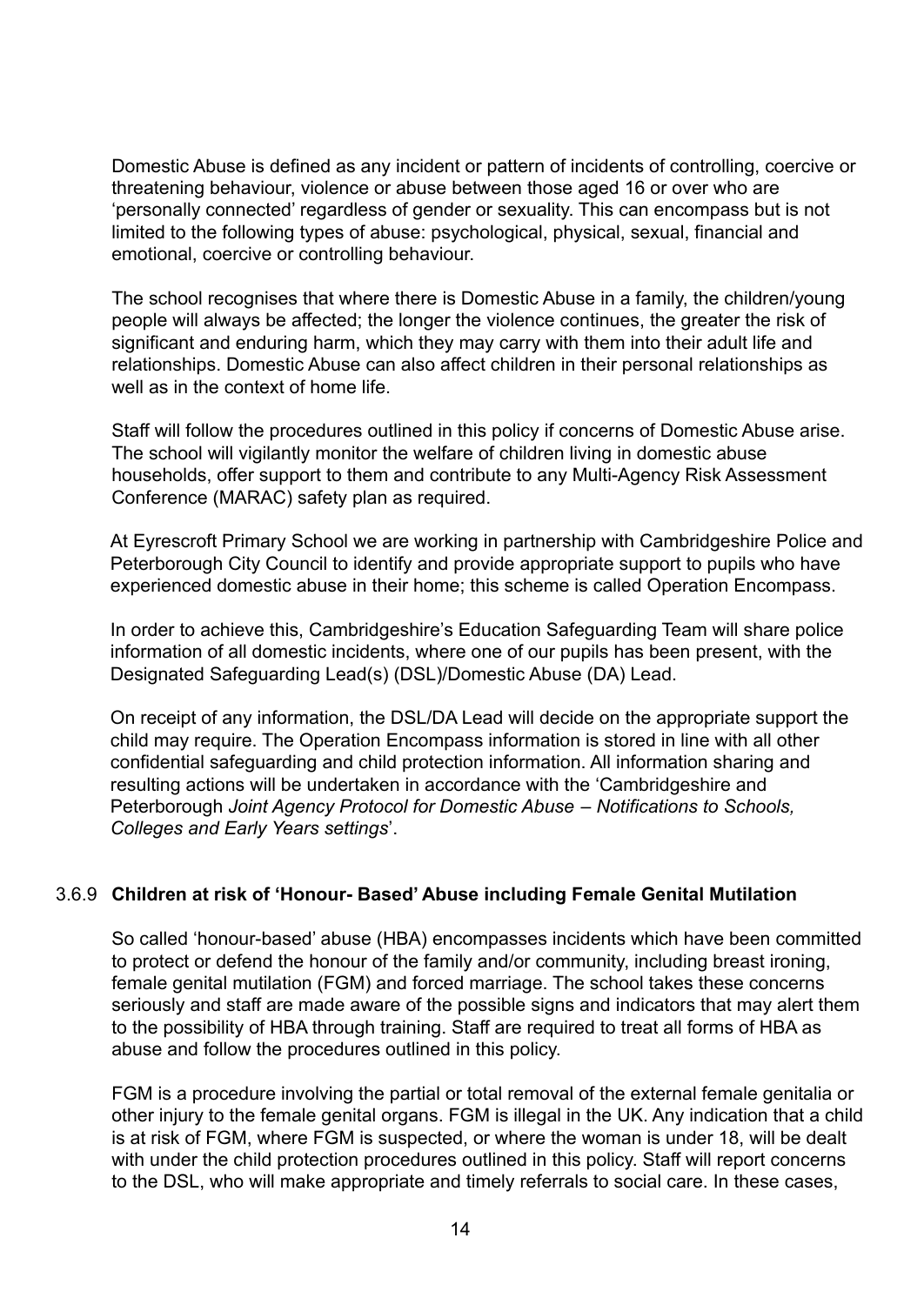parents will not be informed before seeking advice and the case will still be referred to social care even if it is against the pupil's wishes.

In accordance with the Female Genital Mutilation Act, it is a statutory duty for teachers in England and Wales to report 'known' cases of FGM in under-18s which they identify in the course of their professional work to the police. Teachers should still consider and discuss any such case with the DSL and involve social care as appropriate, but the teacher will personally report to the police that an act of FGM appears to have been carried out.

#### 3.6.10 **Children who have returned home to their family from care**

The school recognises that a previously looked after child potentially remains vulnerable. School will vigilantly monitor the welfare of previously looked after children, keep records and notify Social Care as soon as there is a recurrence of a concern in accordance with the Cambridgeshire and Peterborough Safeguarding Children Partnership Board 'Inter - Agency Procedures.'

#### 3.6.11 **Children showing signs of Abuse and/or Neglect**

School recognises that experiencing abuse or neglect may have an adverse impact on those children which may last into adulthood without appropriate intervention and support. School may be the only stable, secure and predictable element in the lives of children at risk. Children who have experienced abuse or neglect may display this through their own behaviour, which may be challenging and defiant or passive and withdrawn. We recognise that children may develop abusive behaviours and that these children may need to be referred on for appropriate support and intervention.

All staff should be aware that safeguarding incidents and/or behaviours can be associated with factors outside the school or college and/or can occur between children outside of these environments. All staff, but especially the designated safeguarding lead (and deputies) should consider whether children are at risk of abuse or exploitation in situations outside their families. Extra-familial harms take a variety of different forms and children can be vulnerable to multiple harms including (but not limited to) sexual exploitation, criminal exploitation, and serious youth violence.

School will provide training for staff to ensure that they have the skills to identify and report cases, or suspected cases, of abuse in accordance with the procedures outlined in this policy.

#### 3.6.12 **Children at Risk of Radicalisation**

Children are vulnerable to extremist ideology and radicalisation. Similar to protecting children from other forms of harms and abuse, protecting children from this risk should be a part of a schools' or colleges' safeguarding approach.

The Principal will ensure that the DSL has undertaken Prevent awareness training and that all staff receive training about the Prevent Duty.

Staff are required to be alert to changes in children's behavior which could indicate they need help or protection. Concerns that a child is at risk of radicalisation are referred to the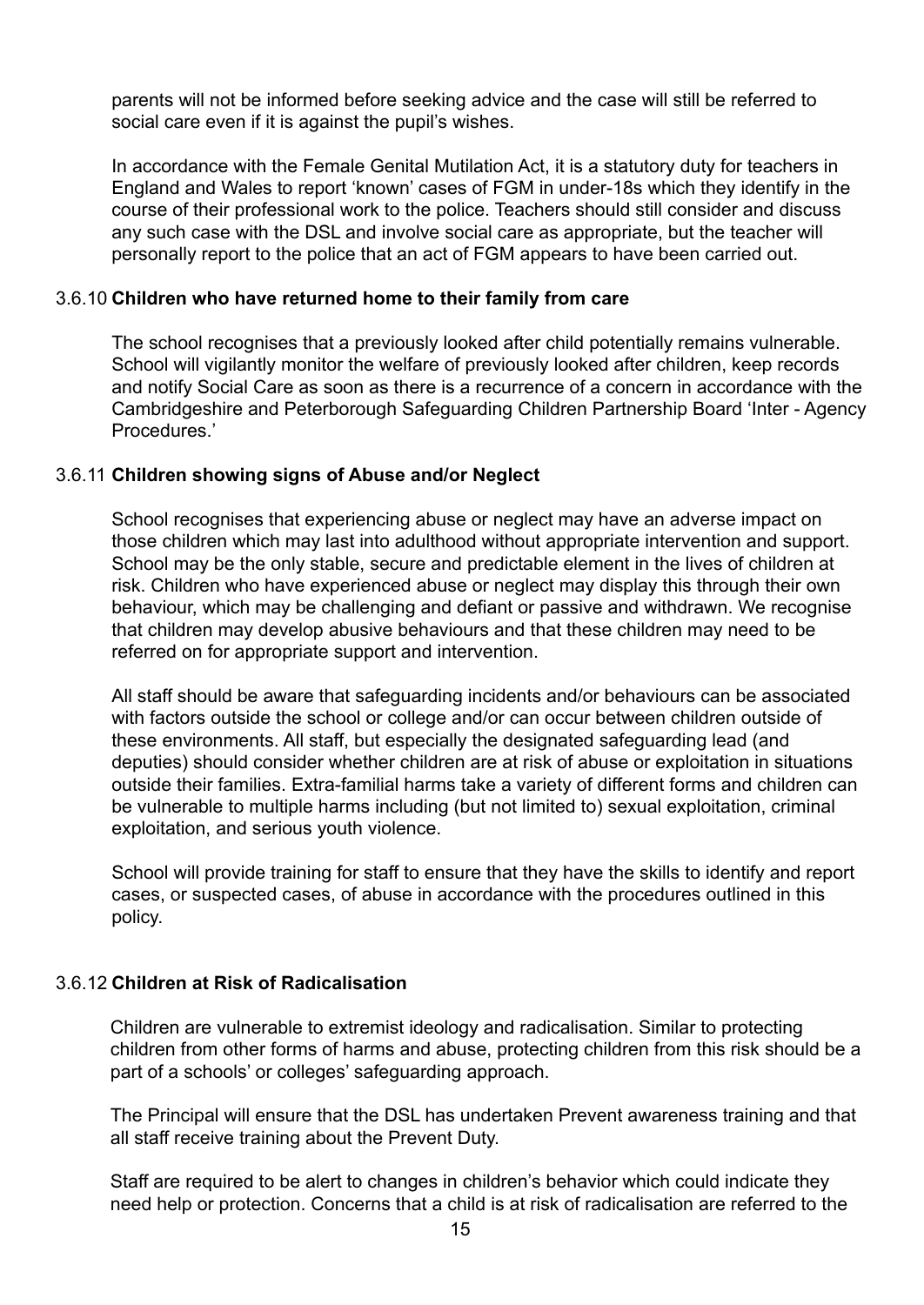DSL in the usual way. The school's/college's designated safeguarding lead (and any deputies) should be aware of local procedures for making a Prevent referral. See also 'The Prevent Duty, Departmental advice for schools and childcare providers', DfE (June 2015), and 'Revised Prevent Duty Guidance: for England and Wales,' HM Government, (July 2015).

#### 3.6.13 **Privately Fostered Children**

Private fostering is when a child under the age of 16, (under 18 if disabled) is provided with care and accommodation by a person who is not a parent, person with parental responsibility for them or relative in their own home for 28 days or more.

The school will follow the mandatory duty to inform the local authority of any 'Private Fostering' arrangements and refer to the Specialist Fostering Team.

#### 3.6.14 **Children who have Family Members in Prison**

The school is committed to supporting children and young people who have a parent or close relative in prison and will work with the family to find the best ways of supporting the child.

The school recognises that children with family members in prison are at risk of poor outcomes including: poverty, stigma, isolation, poor mental health and poor attendance.

The school will treat information shared by the family in confidence and it will be shared on a 'need to know' basis.

The school will work with the family and the child to minimise the risk of the child not achieving their full potential.

#### **4.0 PREVENTING UNSUITABLE PEOPLE FROM WORKING WITH CHILDREN**

- 4.1 The school will operate safer recruitment practices including ensuring appropriate DBS and reference checks are undertaken according to Part Three of 'Keeping Children Safe in Education', 2021. This section should be read in conjunction with the school's Safer Recruitment Policy.
- 4.2 The Principal will ensure that at least one of the persons who conducts an interview has completed safer recruitment training**.**

#### **The following members of staff have undertaken Safer Recruitment training:**

#### **Sue Lane and Sophie Dines**

#### **4.3 Allegations that may meet the harms threshold (Part Four, Section One)**

4.3.1 Any allegation of abuse made against a member of staff (including supply staff and volunteers) that meets the harm threshold as set out in Keeping Children Safe in Education, 2021, Part Four, Section One, will be reported straight away to the Head Teacher or Principal.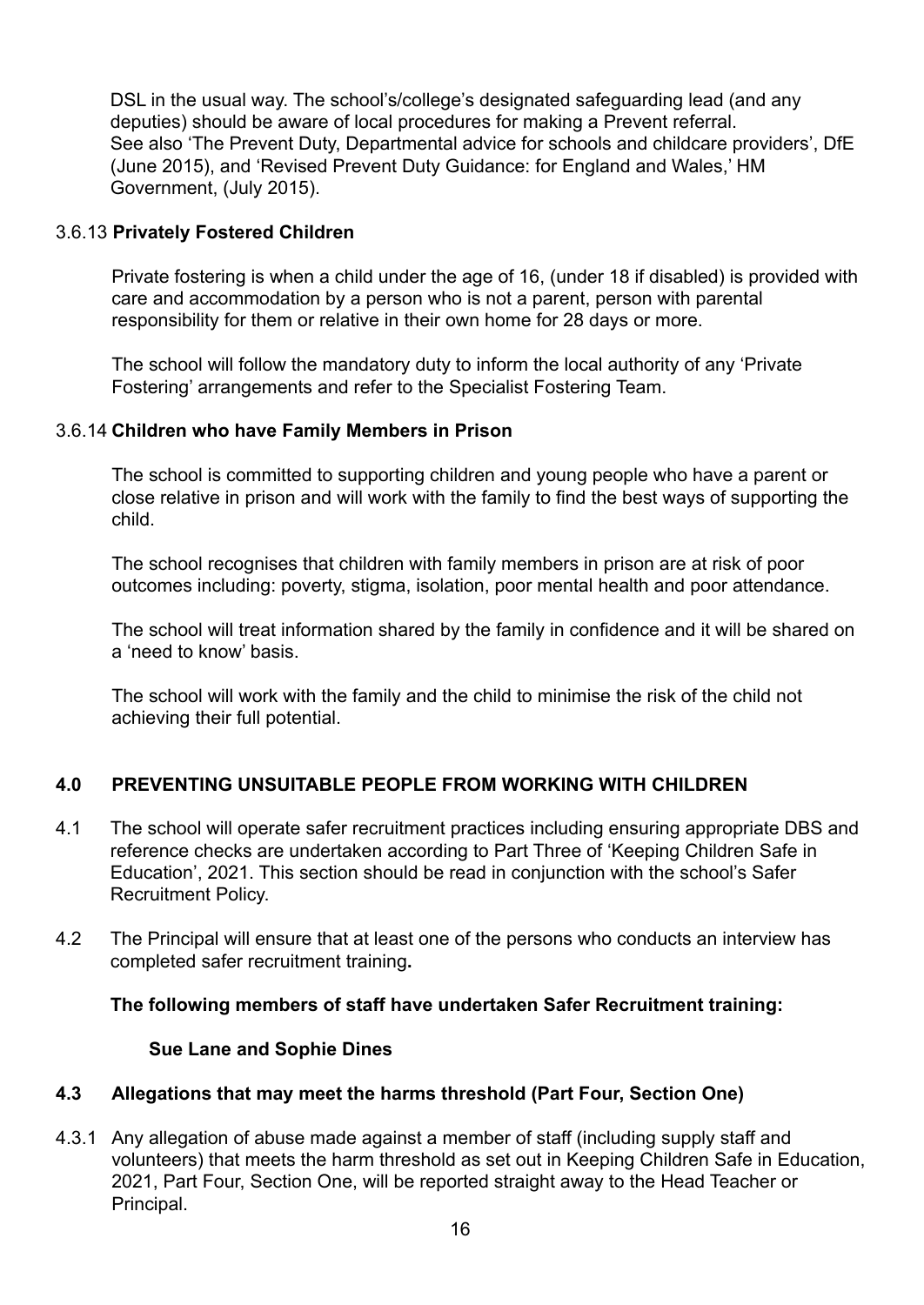4.3.2 In cases where the Head Teacher or Principal is the subject of an allegation, it will be reported to the Elliot Foundation. The school will follow the procedures set out in Part Four of 'Keeping Children Safe in Education', 2021.

- 4.3.3 The school will consult with the Local Authority Designated Officer (LADO) in the event of an allegation being made against a member of staff, volunteer or agency/supply staff and adhere to the relevant procedures set out in 'Keeping Children Safe in Education', 2021 *and the school's HR Policies, and seek advice from their HR provider.*
- 4.3.4 The Head of School will ensure that all allegations are reported to the LADO within one working day. The LADO will advise on all further action to be taken.
- 4.3.5 Before contacting the LADO, schools and colleges should conduct basic enquiries in line with local procedures to establish the facts to help them determine whether there is any foundation to the allegation, being careful not to jeopardise any future police investigation.
- 4.3.6 Where the school or college identify a child has been harmed they should contact children's social care and as appropriate the police immediately.
- 4.3.7 School/college will consider:
	- **Looking after the welfare of the child** the designated safeguarding lead is responsible for ensuring that the child is not at risk and referring cases of suspected abuse to the local authority children's social care.
	- **Investigating and supporting the person subject to the allegation** the case manager should discuss with the LADO, the nature, content and context of the allegation, and agree a course of action.
- 4.3.8 The school will ensure that any disciplinary proceedings against staff, supply staff or volunteers relating to child protection matters are concluded in full even when the member of staff, supply staff or volunteer is no longer employed at the school and that notification of any concerns is made to the relevant authorities and professional bodies and included in references where applicable.
- 4.3.9 Staff (including supply staff and volunteers) who are the subject of an allegation have the right to have their case dealt with fairly, quickly, and consistently and to be kept informed of its progress. Suspension should not be an automatic response when an allegation is reported. However, in some cases, staff may be suspended where this is deemed to be the best way to ensure that children are protected.

#### 4.4 **Concerns that do not meet the harms threshold (Part Four, Section Two)**

4.4.1 Low level concerns that do not meet the harms threshold should be reported to the Headteacher/Principal. NB: The term low level does not mean that it is insignificant, it means that the behaviour towards a child does not meet the harms test.

4.4.2 In cases where the Head Teacher or Principal is the subject of an allegation, it will be reported to the Elliot Foundation. The school will follow the procedures set out in Part Four of 'Keeping Children Safe in Education', 2021.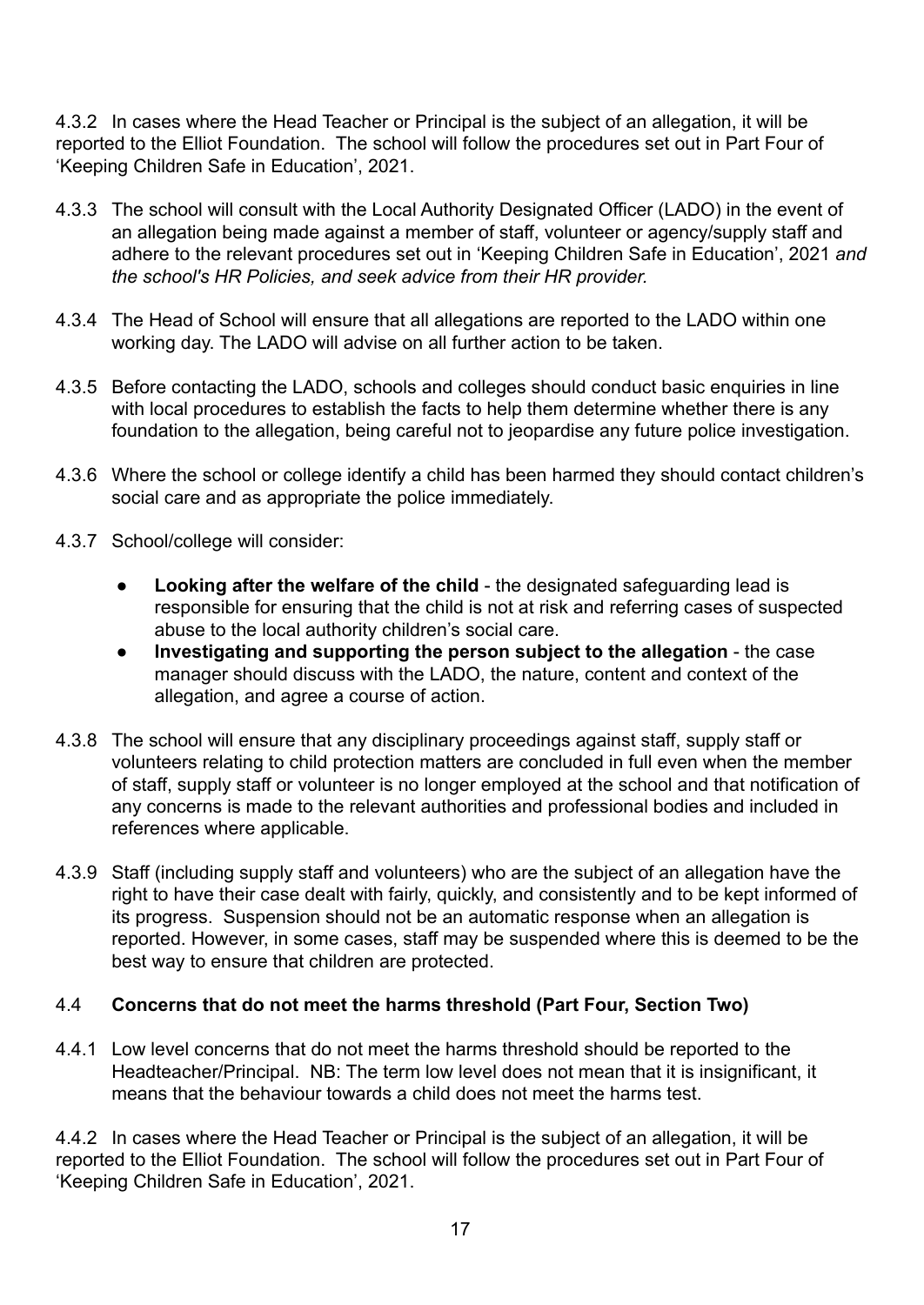- 4.4.3 The school/college will deal with any such concern, no matter how small, where an adult working in or on behalf of the school or college may have acted in a way that:
	- is inconsistent with the staff code of conduct, including inappropriate conduct outside of work; and
	- does not meet the allegations threshold or is otherwise not considered serious enough to consider a referral to the LADO.
- 4.4.4 All low-level concerns should be recorded in writing. The record should include details of the concern, the context in which the concern arose, and action taken. The name of the individual sharing their concerns should also be noted, if the individual wishes to remain anonymous then that should be respected as far as reasonably possible.
- 4.4.5 Schools and colleges can decide where these records are kept, but they must be kept confidential, held securely and comply with the Data Protection Act 2018 and the UK General Data Protection Regulation (UK GDPR)
- 4.5 The school will promote an open and transparent culture in which all concerns about all adults working in or on behalf of the school or college (including supply teachers, volunteers and contractors) are dealt with promptly and appropriately. This will enable the school/college to identify concerning, problematic or inappropriate behaviour early; minimise the risk of abuse; and ensure that adults working in or on behalf of the school/college are clear about professional boundaries and act within these boundaries, and in accordance with the ethos and values of the institution.

4.5.1 School/College should ensure that **all** staff, paid and unpaid, are aware of the need for maintaining appropriate and professional boundaries in their relationships with pupils and parents/carers as advised within the Local Authority's Code of Conduct: 'Guidance for Safer Working Practice for Adults who work with Children and Young People in Education Settings' (May 2019). As part of the Induction process, all staff, paid and unpaid, will receive guidance about how to create appropriate professional boundaries (in both the real and virtual world) with all children, especially those with a disability or who are vulnerable.

- 4.5.2 All staff have signed to confirm that they have read 'Guidance for Safer Working Practice for Adults who work with Children and Young People in Education Settings' (May 2019).
- 4.5.3 The school will ensure that staff, supply staff and volunteers are aware that sexual relationships with pupils aged under 18 are unlawful and could result in legal proceedings taken against them under the Sexual Offences Act 2003 (Abuse of Position of Trust).

#### **5.0 OTHER RELATED POLICIES AND PROCEDURES**

#### **5.1 Use of Mobile Phones Policy**

5.1.1 This is a requirement for all Nursery or primary schools with EYFS but any school may wish to adopt the policy.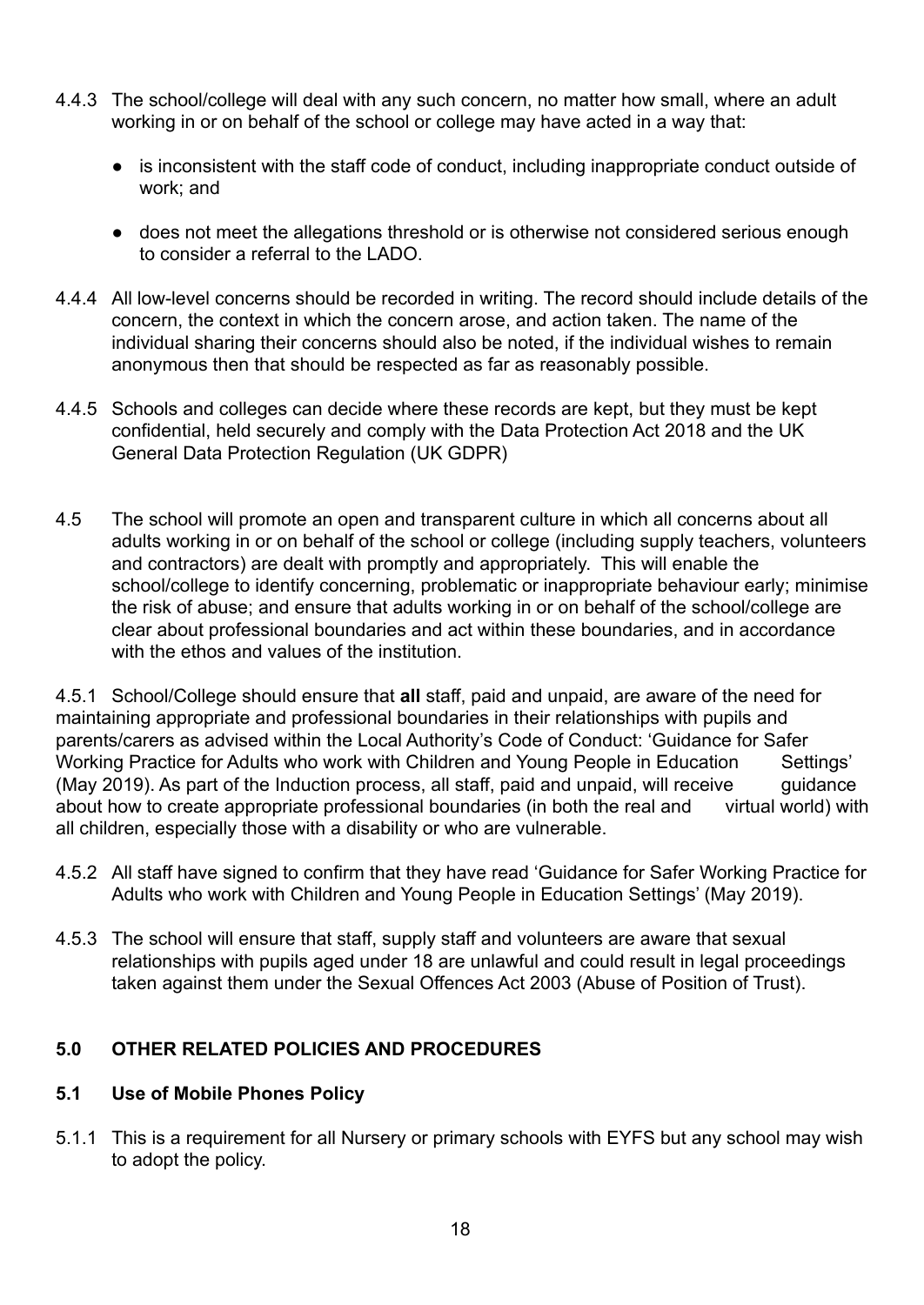5.1.2 Our policy on use of mobile phones, cameras and sharing of images is set out in a separate document and is reviewed annually. It is recognised that personal mobile phones have the potential to be used inappropriately and therefore the school has developed a policy to outline the required protocol for all staff, students, volunteers and parents/carers.

#### **6.0 The Responsible Body**

- 6.1 The Trust ensures they facilitate a whole school/college approach to safeguarding. This means ensuring safeguarding and child protection are at the forefront and underpin all relevant aspects of process and policy development. Ultimately, all systems, processes and policies should operate with the best interests of the child at their heart.
- 6.2 **The Elliot Foundation Academy Trust (TEFAT)** fully recognises its responsibilities with regards to safeguarding and promoting the welfare of children. It aims to ensure that the policies, procedures and training in school are effective and comply with the law and government guidance at all times.

It will:

- Nominate a Trust officer for safeguarding who will take leadership responsibility for the school's safeguarding arrangements and practice and champion safeguarding issues, this is Caroline Oliver (DSL) and Travis Latham (Deputy DSL).
- Ensure that the TEFAT Safeguarding Audit is completed annually and where necessary outcomes shared with the Education Safeguarding Team. Any identified weaknesses will be rectified without delay.
- Ensure that this Safeguarding and Child Protection policy is annually reviewed and updated and share with staff. It will be made available on the school website.
- Ensure that children's exposure to potential risks while using the internet is limited by having in place age appropriate filtering and monitoring systems.

#### 6.3 **Use of school/college premises for non-school/college activities**

- 6.3.1 If the school provides extended school/college facilities or before or after school activities directly under the supervision or management of school staff, the school's arrangements for safeguarding as written in this policy shall apply.
- 6.3.2 Where services or activities are provided separately by another organisation or individual, either on or off school site, the school will seek assurance that they have appropriate policies and procedures in place to keep children safe and there are arrangements to liaise with TEFAT on these matters where appropriate.

Signed by the Executive Headteacher - Sue Lane

Signed by the Head of School - Sophie Dines

**Date 07th Sept 2021** This policy links to our:

Anti-bullying policy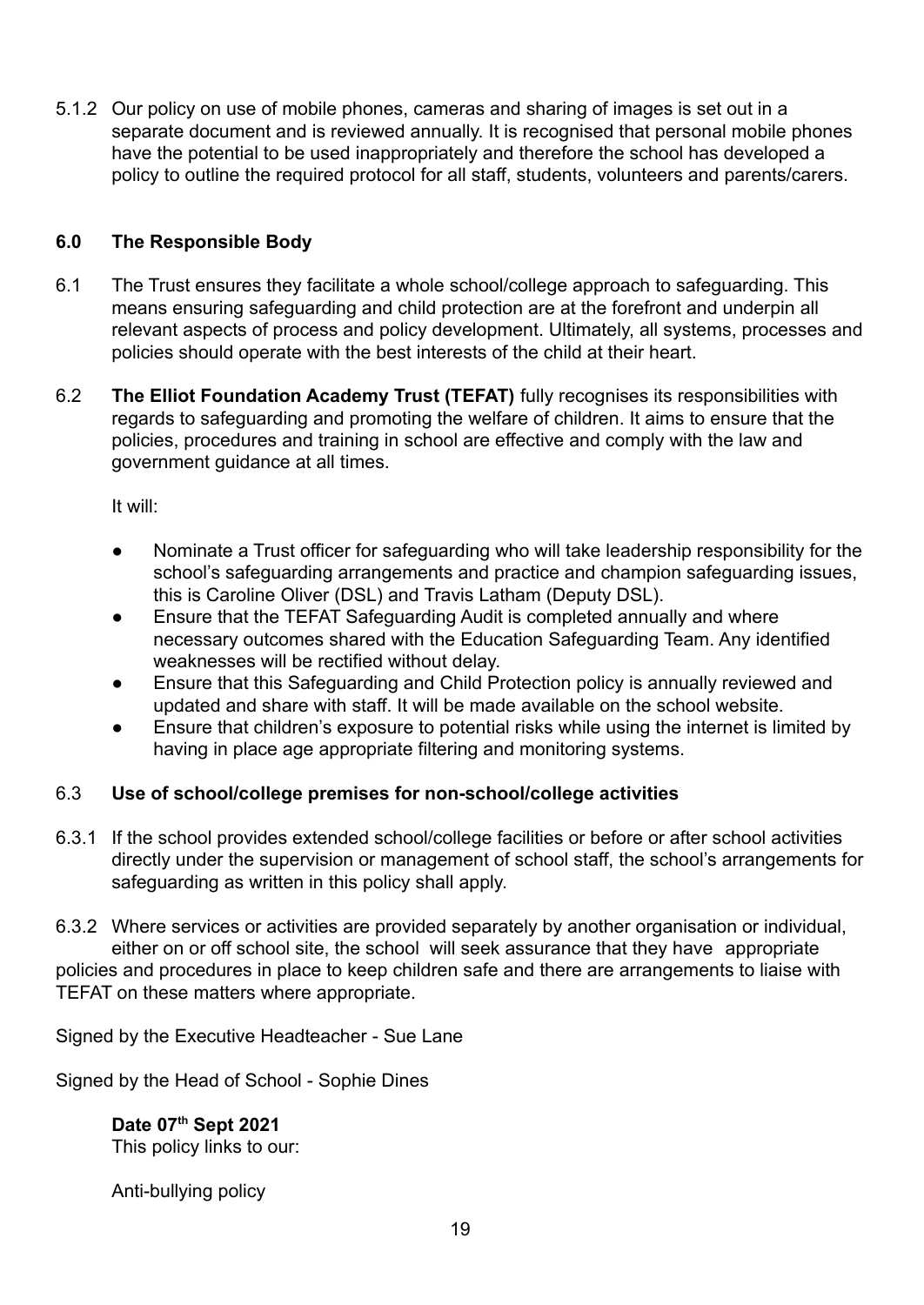Attendance policy (including Children Missing Education) Behaviour policy Complaints policy Critical Incident plan Equality policy First Aid policy Health and Safety policy Intimate Care policy Lone Working policy Online Safety and Acceptable Use policy Physical Intervention and/or Use of Reasonable Force policy Protocol for children not collected from school at the end of the school day/activity Safer Recruitment policy Staff Code of Conduct/Safer Working Practice Staff Discipline and Grievance procedures Supporting Pupils with Medical Conditions policy Whistleblowing policy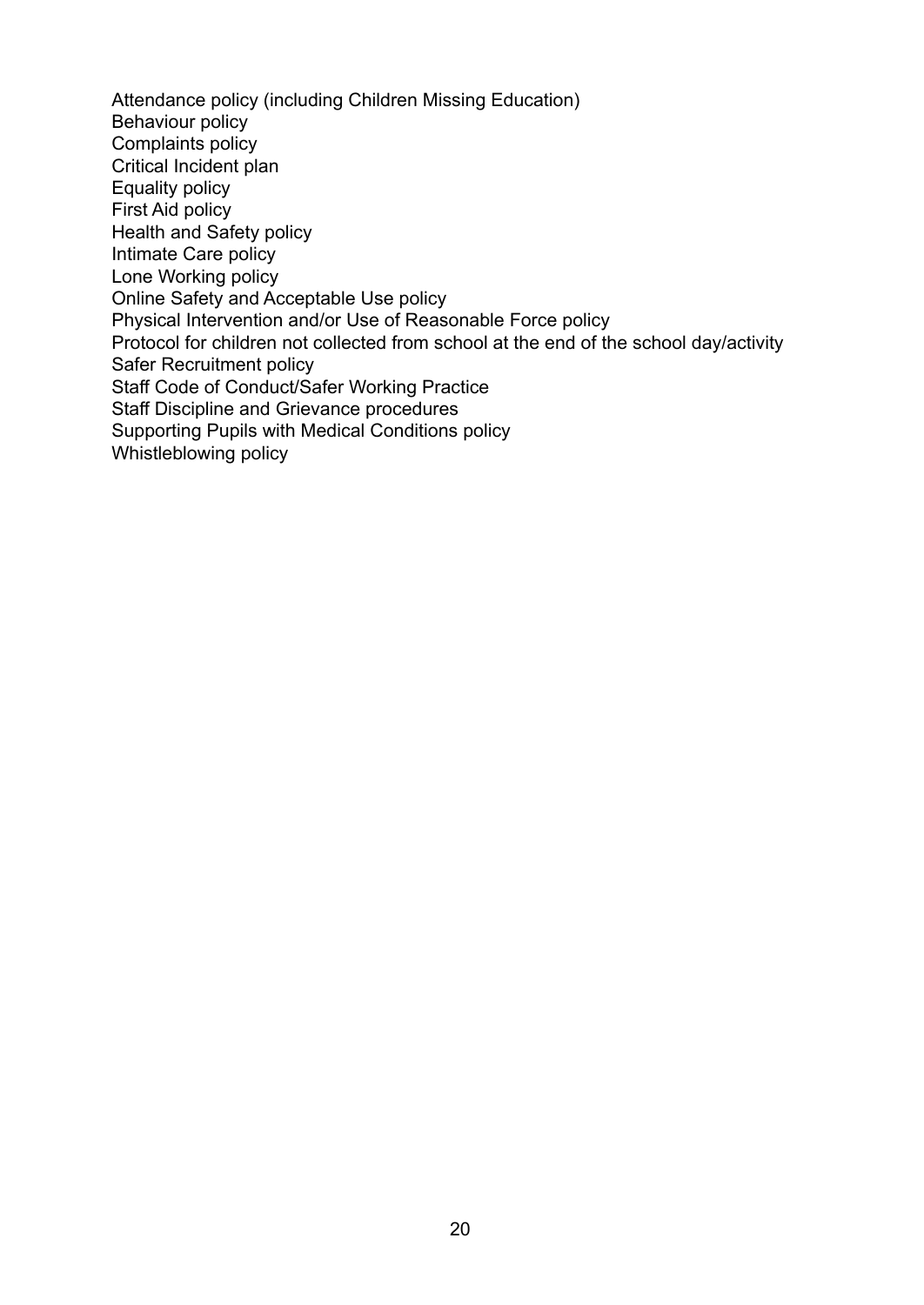### **Four categories of abuse**

**Physical Abuse** - may involve hitting, shaking, throwing, poisoning, burning or scalding, drowning, suffocating, or otherwise causing physical harm to a child. Physical harm may also be caused when a parent or carer fabricates the symptoms of, or deliberately induces, illness in a child.

**Neglect** - persistent failure to meet a child's basic physical and/or psychological needs, likely to result in the serious impairment of the child's health or development.

It may occur during pregnancy as a result of maternal substance misuse.

It may involve the neglect of or lack of responsiveness to a child's basic emotional needs.

It also includes parents or carers failing to:

- Provide adequate food, clothing and shelter including exclusion from home or abandonment
- Protect a child from physical and emotional harm or danger
- Ensure adequate supervision including the use of inadequate care-givers
- Ensure access to appropriate medical care or treatment

**Emotional Abuse** - Is the persistent emotional maltreatment so as to cause severe and adverse effects on a child's emotional development.

It may involve conveying to a child that they are:

- Worthless
- Unloved
- Inadequate
- Valued only insofar as they meet another persons needs

It may include:

- not giving the child opportunities to express their views
- deliberately silencing them
- 'making fun' of what they say or how they communicate

It may also feature age or developmentally inappropriate expectations being imposed on children including: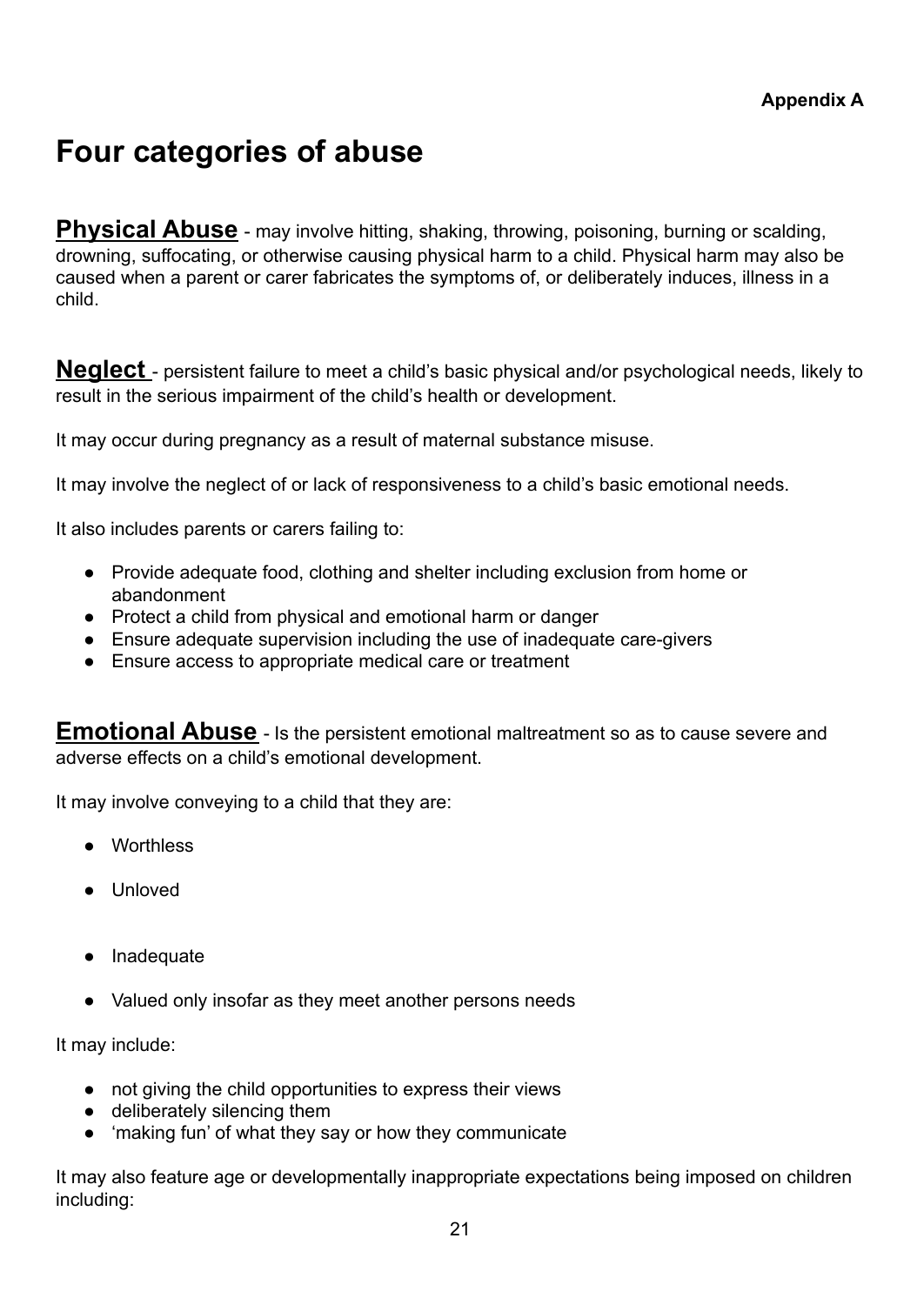- interactions that are beyond the child's developmental capability
- overprotection and limitation of exploration and learning
- preventing participation in normal social interaction.

It may involve:

- Seeing or hearing the ill-treatment of another
- Serious bullying (including cyberbullying) causing children frequently to feel frightened or in danger
- The exploitation or corruption of children

Some level of emotional abuse is involved in all types of maltreatment although it may occur alone

**Sexual Abuse** – involves forcing or enticing a child or young person to take part in sexual activities, not necessarily involving a high level of violence, whether or not the child is aware of what is happening.

This may involve:

- physical contact including assault by penetration (e.g. rape or oral sex)
- non-penetrative acts such as masturbation, kissing, rubbing and touching outside of clothing
- non-contact activities involving:
	- children in looking at, or in the production of, sexual images,
	- children in watching sexual activities
	- or encouraging children to behave in sexually inappropriate ways
	- grooming a child in preparation for abuse (including via the internet).

Sexual abuse is not solely perpetrated by adult males. Women can also commit acts of sexual abuse, as can other children.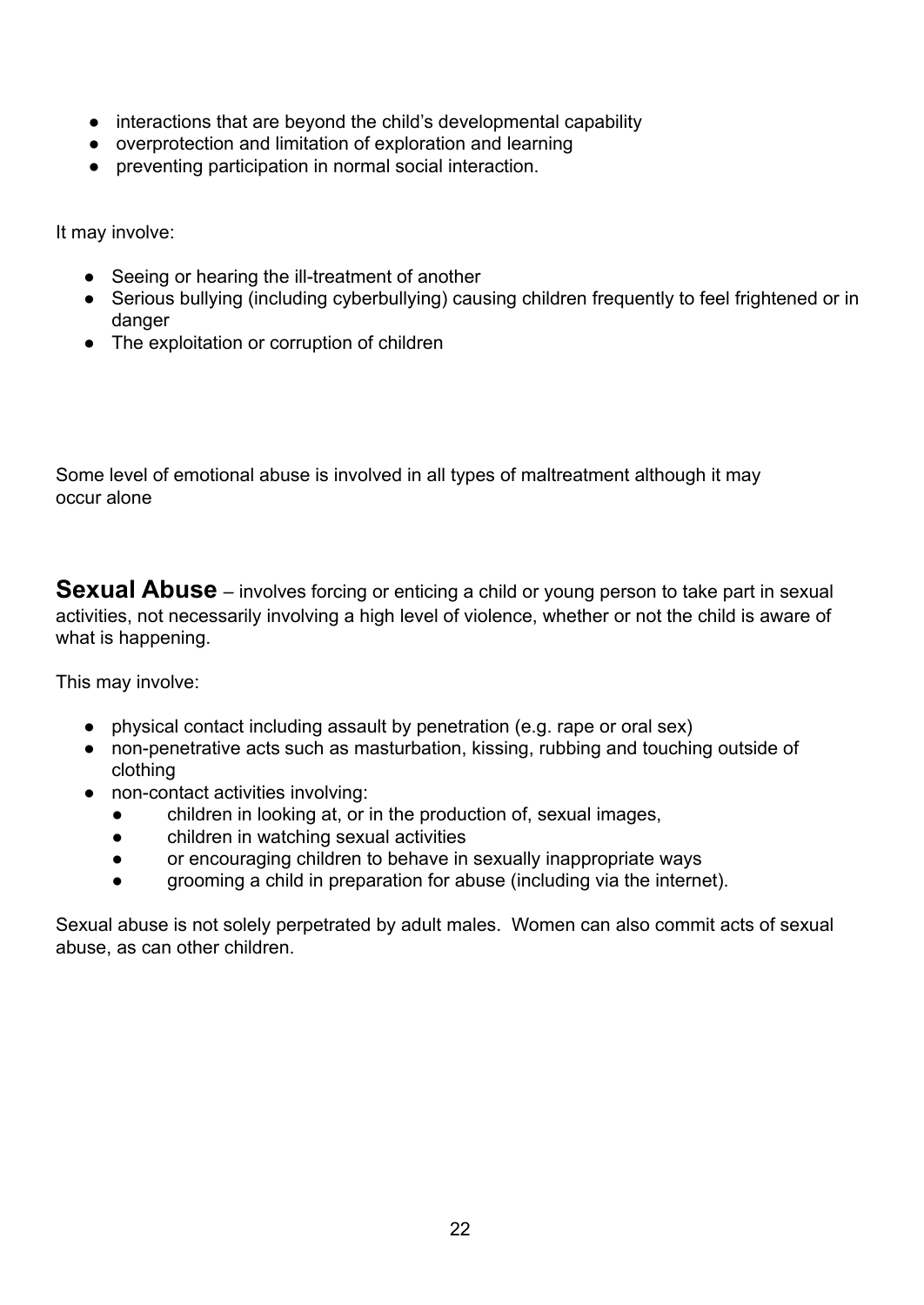#### **Appendix B**

### **Useful Contacts - Cambridgeshire and Peterborough**

Cambridgeshire and Peterborough Safeguarding Children Partnership Board – Safeguarding Inter-Agency Procedures <http://www.safeguardingcambspeterborough.org.uk/children-board/>

| <b>Education Safeguarding Team</b>                                      | ECPS.General@cambridgeshire.gov.uk |
|-------------------------------------------------------------------------|------------------------------------|
| Police Child Abuse Investigation Unit                                   | Tel: 101                           |
| <u> Useful Contacts - Cambridgeshire</u>                                |                                    |
| Education Safeguarding Manager - Sara Rogers                            | sara.rogers@cambridgeshire.gov.uk  |
| Early Help Hub (EHH)                                                    | Tel: 01480 376666                  |
| Customer Service Centre – social care referrals                         | Tel: 0345 045 5203                 |
| Emergency Duty Team (out of hours)                                      | Tel: 01733 234724                  |
| Local Authority Designated Officer (LADO)<br>LADO@cambridgeshire.gov.uk |                                    |
| 01223 727967                                                            | Tel:                               |
| Senior Education Adviser - Phil Nash                                    | Tel: 01223 699448                  |
| Useful Contacts - Peterborough                                          |                                    |
| Education Safeguarding Lead - Sue Proffitt                              | susan.proffitt@peterborough.gov.uk |
| Early Help                                                              | Tel: 01733 863649                  |
| Customer Service Centre - social care referrals                         | Tel: 01733 864180                  |
| Emergency Duty Team (Out of hours)                                      | Tel: 01733 234724                  |
| Local Authority Designated Officer (LADO)                               |                                    |
| Gisela Jarman                                                           |                                    |

Tel: 01733 864038